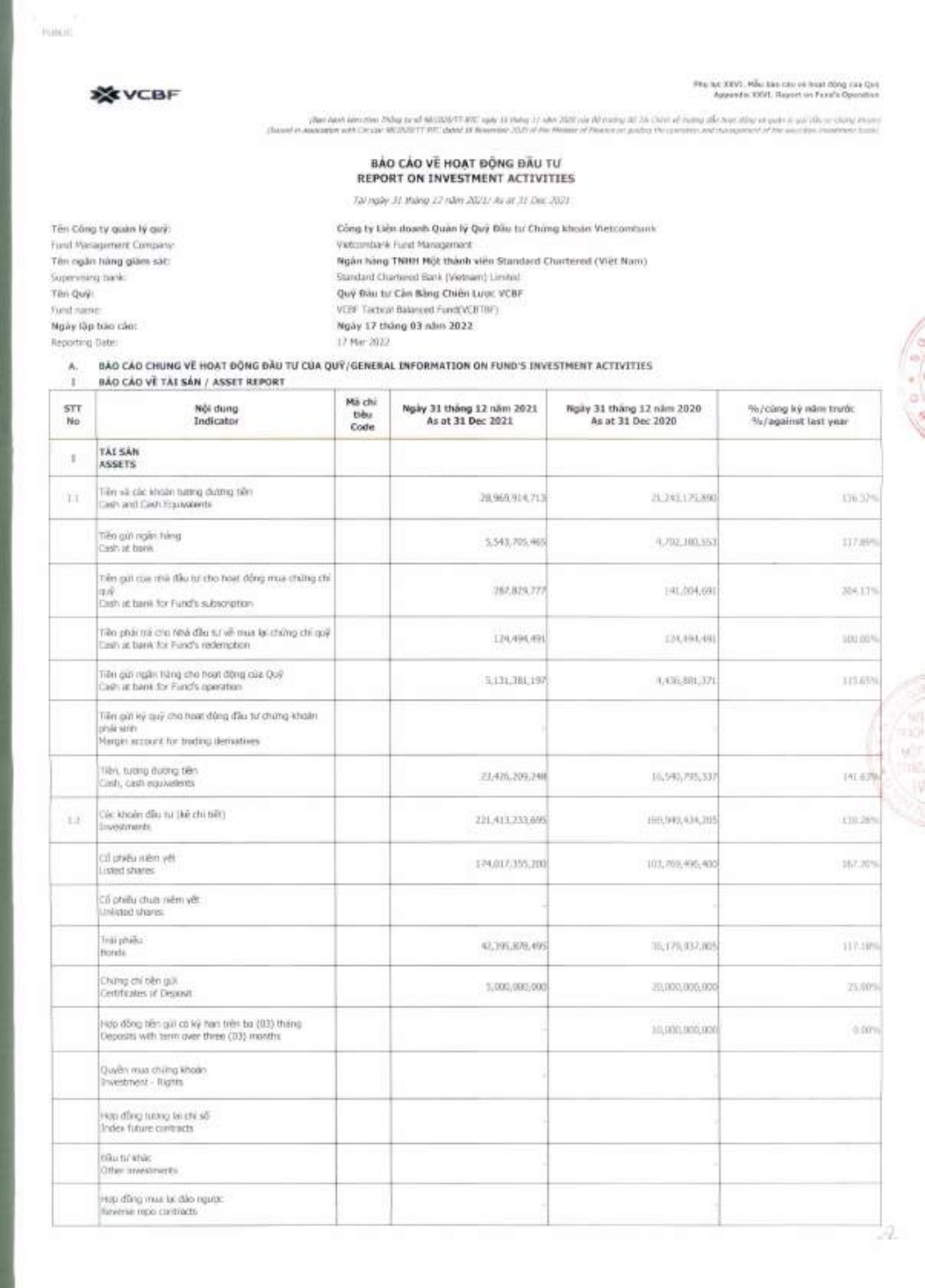| STT.<br>No.   | Noi dung<br>Indicator                                                                                                        | Mã chi<br><b>Tiểu</b><br>Code | Ngày 31 tháng 12 năm 2021<br>As at 31 Dec 2021 | Ngiry 31 tháng 12 năm 2020<br>As at 31 Dec 2020 | %/cũng ký năm trước<br>%/against last year |
|---------------|------------------------------------------------------------------------------------------------------------------------------|-------------------------------|------------------------------------------------|-------------------------------------------------|--------------------------------------------|
| 13            | Thu bit cho thuệ biệt động sin tiêu tư (không áp dụng)<br>Receivables from rental of investment property (not<br>applicable) |                               |                                                |                                                 |                                            |
| 1.4.          | CS tức, trie tức được nhận<br>Dividend, Coupon receivables                                                                   |                               | 1,604,174,178                                  | 1,194,127,057                                   | 134.34%                                    |
|               | Phật thu cổ từn<br>Dividend receivables                                                                                      |                               | 366,982,600                                    | 3,000                                           | 12229420:00%                               |
|               | Phái thu trái túc.<br>Coupon readivables.                                                                                    |                               | 1,237.201,576                                  | 1,194,124,657                                   | 101,61%                                    |
| 15.           | Lii dubt chin<br>Interest necessation.                                                                                       |                               | 141,206,055                                    | 1,591,005,094                                   | 8.35%<br>LIEN O                            |
|               | Phái thu dà bản giái<br>listenest receivable from bank deposits.                                                             |                               | 57,149,069                                     | 221,952,217                                     | awit.0<br>25.78% CHUNG                     |
|               | Phái thu lile chúng chi beo gui-<br>Interest receivable from Certificates of Deposit                                         |                               | 84,135,995                                     | 1,409,231,872                                   | VIETOC<br><b>STORY &amp; AVEV</b>          |
|               | Prair thu las hợp đồng mua lại dáo ngược<br>listenest receivable from reverse repo contracts                                 |                               |                                                |                                                 |                                            |
| Th:           | Tiên bản bất đông sản chở thu (không áp dùng)<br>Real Estate Proceeds Receivables (not applicate)                            |                               |                                                |                                                 |                                            |
| LJ            | Tiên bản chứng khoản chủ thu:<br>Securities Trading Receivables                                                              |                               |                                                |                                                 |                                            |
| 18:           | Coc khoor phat thu khac<br>Other Raceivables                                                                                 |                               |                                                |                                                 |                                            |
|               | Dư phòng giảm giá tài cần nhân thế chấp<br>atsass bedoolg to notisalished to trements                                        |                               |                                                |                                                 |                                            |
|               | thư phảng nơ phải thu khó đối.<br>Provision for cloudithal diebt                                                             |                               |                                                |                                                 |                                            |
|               | Coc khoan phai thu khác<br>Other Receivables                                                                                 |                               |                                                |                                                 |                                            |
| $1.9^{\circ}$ | Olic tal san khác<br>Other Abuts                                                                                             |                               |                                                |                                                 |                                            |
| 1,10          | TONG TAI SAN<br>TOTAL ASSETS                                                                                                 |                               | 252,128,608,641                                | 194,077,822,846                                 | 129.91%                                    |
| 11            | NO <sup>.</sup><br><b>LIABILITIES</b>                                                                                        |                               |                                                |                                                 |                                            |
| U.L           | Tiên phải thanh toàn mua bất đồng sản (không áp<br>(burist)<br>lieal Estate Trading Payables (not applicable).               |                               |                                                |                                                 |                                            |
| 0.2           | riks plat thank todo mua ching whatn.<br>Securities Trading Payables                                                         |                               |                                                |                                                 |                                            |
| 11.3          | Lic Modn phát trò Khie<br>Other Payables                                                                                     |                               | 1,005,640,424                                  | 770/446.425                                     | 130,53%                                    |
|               | Han thì ring đầu tư<br>Payables to myostors.                                                                                 |                               | 412,334,268                                    | 205/499.00                                      | 155,30%                                    |
|               | Thai thi cho mili dhu tư chữ mia chứng chi quỹ<br>Subscription Pending atlatment.                                            |                               | 287,829,777                                    | 141,004,691                                     | 204.13%                                    |
|               | Phải trà nhà đầu tư trên tài sản giữ hộ<br>Tayables to investors for investment bought on behalf                             |                               |                                                |                                                 |                                            |
|               | Phải trả nhà đầu từ trên cổ từc đã thư<br>Invalves to investors for collected dividend.                                      |                               |                                                |                                                 |                                            |
|               | Fish this grithma as near fix that office and close<br>Redemption payable to investors                                       |                               | 124,494,491                                    | 124.494.491                                     | LDD-00%                                    |

 $\mathcal{A}$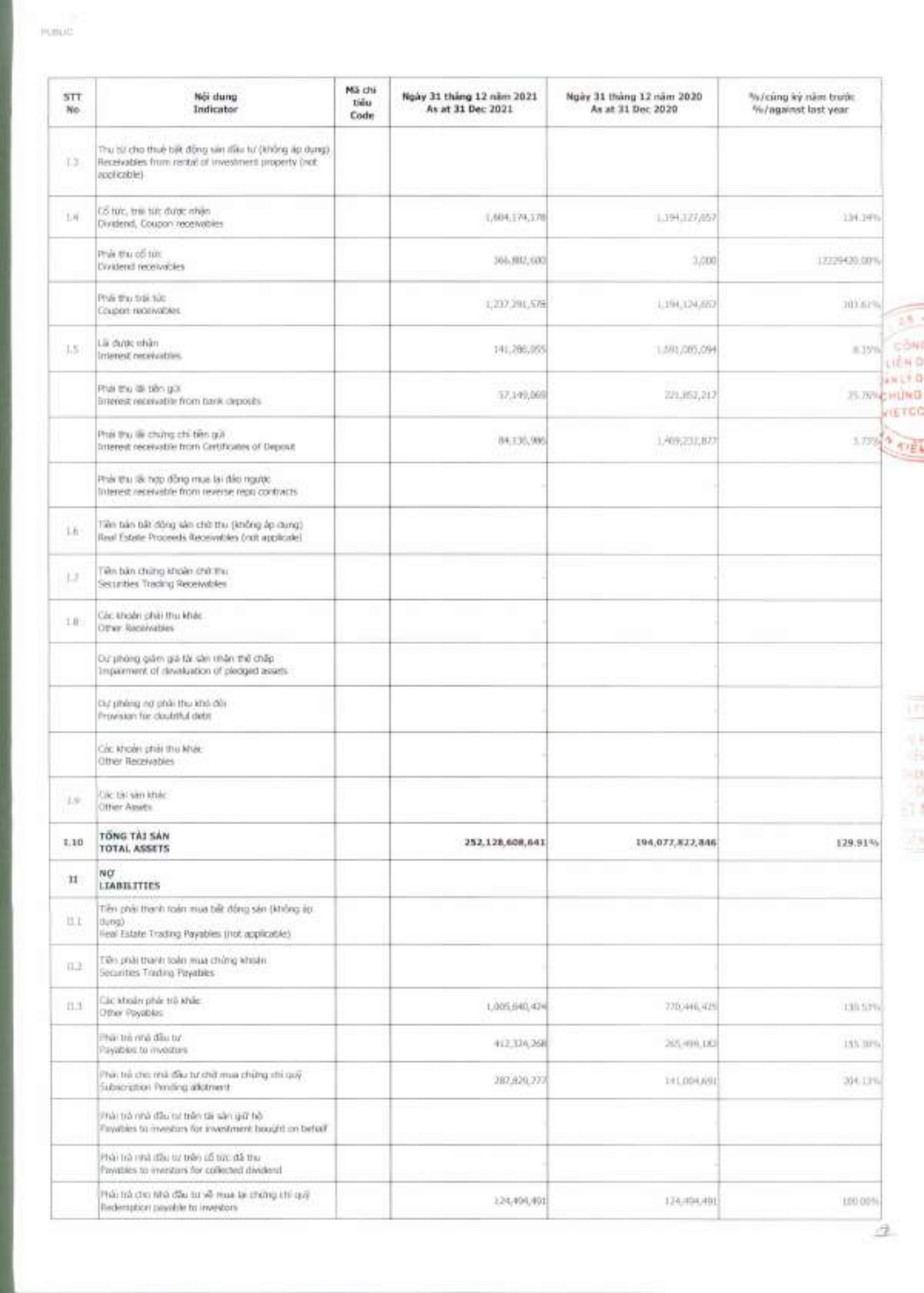| <b>STT</b><br>No | Noi dung<br>Indicator                                                                                                                                                                          | Mà chi<br>tieu<br>Code | Ngay 31 tháng 12 năm 2021.<br>As at 31 Dec 2021 | Ngày 31 tháng 12 năm 2020<br>As at 31 Dec 2020 | %/cung ky năm trước<br>%/against last year |
|------------------|------------------------------------------------------------------------------------------------------------------------------------------------------------------------------------------------|------------------------|-------------------------------------------------|------------------------------------------------|--------------------------------------------|
|                  | Thuế và các khoán phái nàp Nhé nước<br>Tox providies with obligations to the State Budget.                                                                                                     |                        | 12,065,193                                      | 6.380,08%                                      | 201429                                     |
|                  | Phật trà phi phát hành, mua lại chứng chi cuỹ cho Đại<br>iji şirilin pinői và Công tij quáni. Iý quỹ<br>Subscription and Rademption fee payable to<br>distributors and Furd Management Company |                        | 115/457,742                                     | 39, 307, 1159                                  | 289.30%                                    |
|                  | Phải trà thu nhập cho thà đầu tự<br>Income payable to investors                                                                                                                                |                        |                                                 |                                                |                                            |
|                  | Phải trà thủ lào Đạn đại diện quậ<br>Kentuneration Payable to Fund's Board of<br>lockesartables.                                                                                               |                        |                                                 |                                                |                                            |
|                  | Phái trá phí quân lý xho công ty quân lý quê<br>Management feel payable:                                                                                                                       |                        | 322.038.221                                     | 243,006,495                                    | 132.42%                                    |
|                  | Phát trà phí quân trì quỹ<br>Fund Administration fee playable.                                                                                                                                 |                        | 13,800,000                                      | 19,000,000                                     | 100.00%                                    |
|                  | Provide might philosophy<br>Supervisory service fee payable                                                                                                                                    |                        | 19,000,000                                      | 19-800.000                                     | 100.00%                                    |
|                  | Phi gato dich.<br>Transaction fee                                                                                                                                                              |                        |                                                 |                                                |                                            |
|                  | the inn vig thi the<br>Brokerage fire payable:                                                                                                                                                 |                        |                                                 |                                                |                                            |
|                  | Phili trà phi phật hành thành toán bù trừ chứng khoán.<br>Clearing Settlement fee payable:                                                                                                     |                        |                                                 |                                                |                                            |
|                  | Trich trước phi lưu kỳ thi sản Quy mới<br>Accrued expense for Custodian fee-                                                                                                                   |                        | 19.760.000                                      | 19,710,000                                     | 100.00%                                    |
|                  | Philadu ký - bác cauán tár sán:<br>Cusbackan service - Safe Cusbady Fee:                                                                                                                       |                        | 11,000,000                                      | 18,000,000                                     | 100.00%                                    |
|                  | Phi kau ký - piao dich chứng khoản<br>Custodian service - Transaction fee                                                                                                                      |                        | 1,760,000                                       | L760,000                                       | 100-JXPN                                   |
|                  | IPH light kỳ cho chững khoản cơ sở, phí quân là vì thế-<br>va da san phái sinh trà cho VSD.<br>Custodian service Depository fee, Position and<br>Margin management fee paid to VSD             |                        |                                                 |                                                |                                            |
|                  | Phili: trik phi kaliet tiske-<br>Aucht fee payable                                                                                                                                             |                        | 72,600,000                                      | 145,700,000                                    | 53.78%                                     |
|                  | Phát trẻ phí họp dài hội thường triện<br>General meeting expense payable                                                                                                                       |                        |                                                 |                                                |                                            |
|                  | Phật trà phi bilo cáp thường niên<br>Armssel report few payable                                                                                                                                |                        |                                                 |                                                |                                            |
|                  | Phái trà phí dịch vụ đại lý chuyển nhường<br>Transfer Agency fee payable.                                                                                                                      |                        | 11,000,000                                      | 11,000,000                                     | 100.00%                                    |
|                  | Dut chi phi timi gia tti tai san rong tham cheu (INAV)<br>cho HOSE<br>lence fee payable to HOSE for calculating (NAV)                                                                          |                        |                                                 |                                                |                                            |
|                  | 380th arts of irts anults the miles of a significant<br>fulthorning index service fee payable to HOSE.                                                                                         |                        |                                                 |                                                |                                            |
|                  | Philippine Alve<br>Diffrent pasyables:                                                                                                                                                         |                        |                                                 |                                                |                                            |
|                  | Philippi phi bao gai<br>Price feed fee payable                                                                                                                                                 |                        |                                                 |                                                |                                            |
|                  | Trich truth: phi cong tik:, hop cus ban dai dièn-<br>Accrued expense for Fund's Board of Representatives<br>travelling, meeting                                                                |                        |                                                 |                                                |                                            |
|                  | Trich trutk: phi quan iý thường niên trà LIBCKNN<br>Accrued expense for Annual Management Fee pay to:<br>BE.                                                                                   |                        |                                                 |                                                |                                            |
|                  | <b>THE THE MILE</b><br>Other payables.                                                                                                                                                         |                        |                                                 |                                                |                                            |
|                  | Yay ngan man - nan naga recen<br>Short-term same - Repo contracts.                                                                                                                             |                        |                                                 |                                                |                                            |



William Britain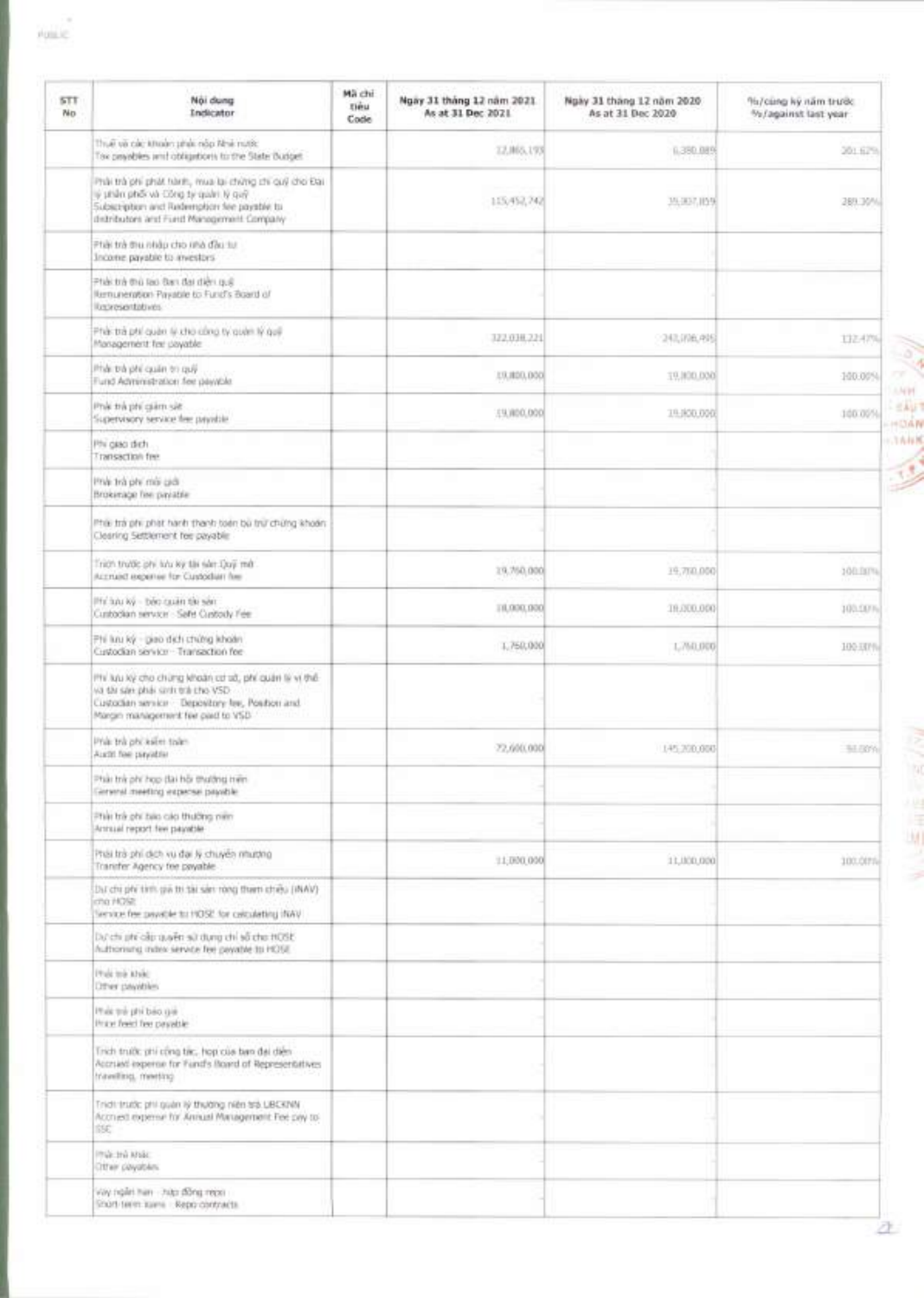| STT.<br>No | Női dung<br>Indicator                                                              | Mä chi<br>tiou<br>Code | Ngày 31 tháng 12 năm 2021<br>As at 31 Dec 2021 | Ngày 31 tháng 12 năm 2020<br>As at 31 Dec 1070 | %/cing ky nam trudc<br>%/against last year |
|------------|------------------------------------------------------------------------------------|------------------------|------------------------------------------------|------------------------------------------------|--------------------------------------------|
|            | Gilic hdp dong repo-<br>Ivincipal of repo contracts                                |                        |                                                |                                                |                                            |
|            | Trich trubb; six way ngan ham.<br>Accrued Interest Experts?                        |                        |                                                |                                                |                                            |
|            | linc vay right han<br>Principal of Short-term loans                                |                        |                                                |                                                |                                            |
| IL4        | <b>TÔNG NO</b><br><b>TOTAL LIABILITIES</b>                                         |                        | 1.005.640.424                                  | 770.446,425                                    | 130.53%                                    |
|            | Tài săn rông của Quỹ ( = 1.10 - 11.4)<br>liet Asset Value ( = 1.10 - 11.41)        |                        | 251;122,968,217                                | 193,307,376,421                                | 129.919                                    |
|            | Tổng số chứng chỉ quỹ đang lựu tiành.<br>Total Clubstanding Fund Certificates      |                        | 9, 259, 293.61.                                | 9.096,766.34                                   | 103.359                                    |
|            | Giá trí bh san ròng trên một chúng chi cuý<br>two Asset Value per Fund Certificate |                        | 26,829.96                                      | 21.341,07                                      | 125.70%                                    |

Đại diện có thẩm quyền của Ngân hàng giảm sát

Authorised Researchable of Supervisory, Bank @\_

**MIZ Robert VAN DIET MANS** 

Ngân háng TNHH MTV Standard Chartered (Việt Nam) Búi Thị Huyền Trang Pho phòng Dịch vụ Quân trị và Gián sát Quỹ.

Authorised Representative of Fund Management Concasty ¥ ö CONG TV 467 **LIGN DOGATI** PHỔ TỔNG GIÂM ĐỐC w/quintingungiu TU **CHONG KHOAN**  $\circ$ <del>Bùi</del> Sý Tán VIETDOMSANS  $\hat{\mathbb{G}}$ 

Dại điện có thẩm quyền của Công ty quản lý Quỹ

Cong by tien doanh Quan ly Quy Bau tu Chung khoon Vietcombank **Bill Sy Tân** Phố Tổng Giám Đốc



 $2x + 92$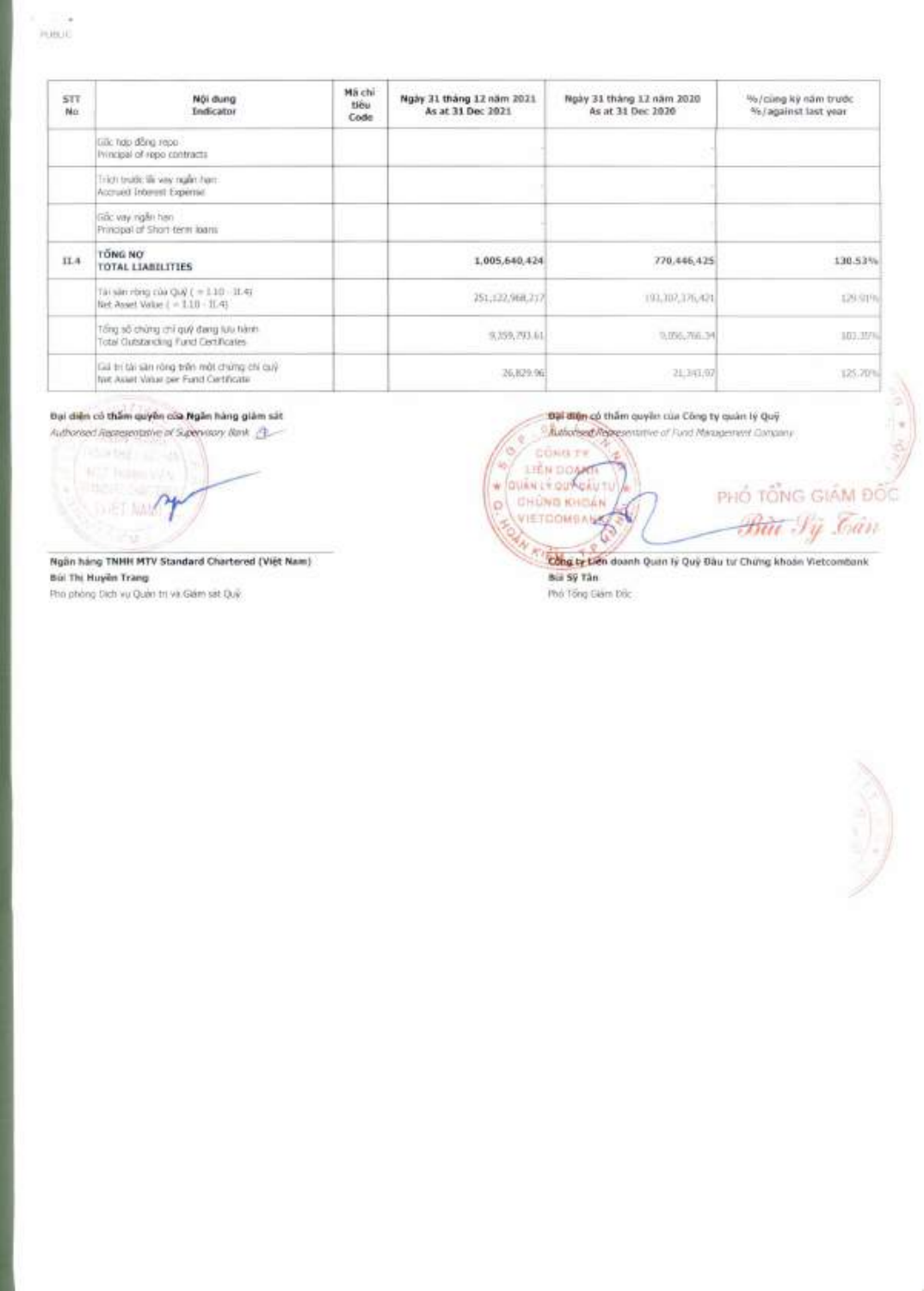Phy lyc XXVI. Mẫu bàn cáo vi hoạt động cua Quỳ Appendix XXVI. Report on Fund's Operation

 $\frac{1}{\pi}$  or

(Ban hánh kém theo Thông từ số 98/2020/TT-BTC ngày 16 tháng 11 năm 2020 của Bộ trường Bộ Tai Chính. về toáng chếu tạo động và quán lý quỹ đầu tư chứng khoán) (Issued in association with Circular 98/2020/7T-BTC dated 16 November 2020 of the Minister of Finance on guiding the coembon and management of the securities investment funds)

# **BAO CAO VE HOAT DONG DAU REPORT ON INVESTMENT ACTIVITIES**

Nam 2021/ Year 2021

Reporting Date: 17 Mar 2022

**\*VCBF** 

Tên Công ty quân lý quỹ: **Công ty Liên doanh Quân lý Quỹ Đầu tư** Chứng khoản Vietcombank Fund Management Company: Vietcombank Fund Management Tên ngân hàng giám sát: **Ngan hang TNHH Một thành viên Standard Chartered (Việt Nam)** Supervising bank: Standard Chartered Bank (Vietnam) Limited Tên Quỹ: **Quỹ Đầu tư Cân Bảng Chiến Lược VCBF** Fund name: VCBF Tactical Balanced Fund(VCBTBF) **Ngay lOp bao coo: Ngay 17 thang 03 nam 2022** 

### **A.** BAO CAO **CHUNG VE HOAT DeiNG** DAU **TI) CUA QU'i/GENERAL INFORMATION ON FUND'S INVESTMENT ACTIVITIES**  II **BAO CAO KET QUA HOAT DONG / PROFIT AND LOSS REPORT**

| <b>STT</b><br>No | Nôi dung<br>Indicator                                                                                                                                                                                                                                   | Mã chi tiêu<br>Cade | Näm 2021<br>Year 2021 | Năm 2020<br>Year 2020 | Lüy kê từ đầu năm<br>Accumulated from<br>beginning of year |
|------------------|---------------------------------------------------------------------------------------------------------------------------------------------------------------------------------------------------------------------------------------------------------|---------------------|-----------------------|-----------------------|------------------------------------------------------------|
| 1                | Thu nhập từ hoạt động đầu tư<br><b>Income from Investment Activities</b>                                                                                                                                                                                |                     | 7,951,849,986         | 10, 236, 334, 775     | 7,951,849,986                                              |
| ä.               | Thu từ bất đồng sản cho thuế (không áp dung)<br>Income from rental property (not applicable)                                                                                                                                                            |                     |                       |                       |                                                            |
| 2                | Có tức, trài từc được nhân.<br>Dividend income, interest income from bonds                                                                                                                                                                              |                     | 6.150,344,086         | 7,212,531,304         | 6,150,394,086                                              |
|                  | Cổ tức được nhân<br>Dividends income                                                                                                                                                                                                                    |                     | 2,590,334,815         | 3,334,417,600         | 2,590,334,815                                              |
|                  | Trái túc duoic nhân<br>Interest income from bonds                                                                                                                                                                                                       |                     | 3,560,009,271         | 3,878, 113, 704       | 3,560,009,271                                              |
| 31               | Lãi dước nhân<br>Intenest income                                                                                                                                                                                                                        |                     | 1,644,840.940         | 7,894,445,940         | 1,644,940,940                                              |
|                  | Liù tiên quit ngân hàng<br>Interest income from bank deposits                                                                                                                                                                                           |                     | 549, 320, 393         | 1,430,062,379         | 549.328,393                                                |
|                  | Lilly churrig chi bilin quit<br>Interest income from Certificates of Deposit                                                                                                                                                                            |                     | 1.095.520.547         | 1,464,383,561         | 1,095,520,547                                              |
|                  | Lãi hợp đồng mua lại đảo ngườc<br>Interest income from reverse repo contracts                                                                                                                                                                           |                     |                       |                       |                                                            |
| $+$              | Các khoản thu nhập khác<br>Other incomes.                                                                                                                                                                                                               |                     | [56,664,960]          | 129, 357, 531         | 156,664,960                                                |
|                  | The map khác về đầu tư<br>Other investment incomes.                                                                                                                                                                                                     |                     |                       |                       |                                                            |
|                  | Thu nhập khác<br>Other incorner.                                                                                                                                                                                                                        |                     | 156,664,960           | 129.357,531           | 156,664,960                                                |
|                  | Chi phí dự phòng nơ phải thu khủ đối về cổ tức, tiên lài<br>và xử lý tấn thất nơ phải thu khó dùi về cổ tức, tiền lãi<br>Provision expense for bad debts from dividends, interest<br>income and wotten off bad debts from dividends.<br>interest excere |                     |                       |                       |                                                            |
| 11               | Chi phi<br><b>Expenses</b>                                                                                                                                                                                                                              |                     | 4,334,170,521         | 4,052,635,272         | 4.334,170,521                                              |
| Ľ                | Chi phi quản lý trá cho Công ty quân lý quỹ<br>Management Fee paid to Fund Management Company                                                                                                                                                           |                     | 3,023,146,930         | 2,711,457,714         | 1,023,146,930                                              |

PUBLIC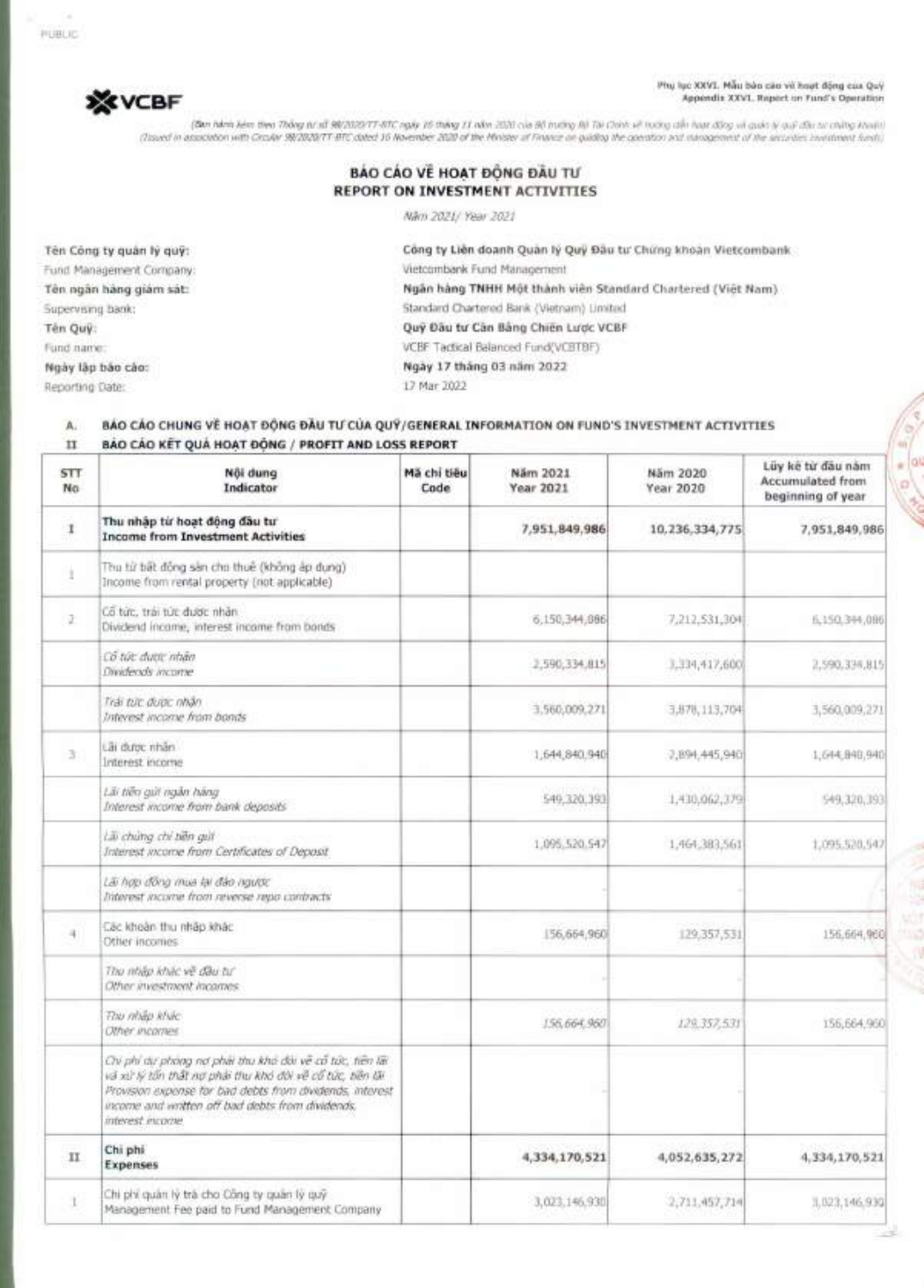| STT.<br>No | Nội dung<br>Indicator                                                                                                                                                                                                                                                                                                                                                                                                                                                                                                                                                               | Mã chí tiêu<br>Code | Năm 2021<br>Year 2021 | Nam 2020<br>Year 2020 | Lũy kẽ từ đầu năm<br><b>Accumulated from</b><br>beginning of year |
|------------|-------------------------------------------------------------------------------------------------------------------------------------------------------------------------------------------------------------------------------------------------------------------------------------------------------------------------------------------------------------------------------------------------------------------------------------------------------------------------------------------------------------------------------------------------------------------------------------|---------------------|-----------------------|-----------------------|-------------------------------------------------------------------|
| 2          | Chi phi lưu kỳ, giám sát trà cho Ngân hàng Giám sát/VSD.<br>Custody fee, Supervising fee paid to Supervising<br>Bank/VSD                                                                                                                                                                                                                                                                                                                                                                                                                                                            |                     | 488, 688, 263         | 506,657,093           | 498,688,263                                                       |
|            | Chi phi dịch vụ lưu kỳ - bảo quản tài sản<br>Custodian service - Safe Custody Fee                                                                                                                                                                                                                                                                                                                                                                                                                                                                                                   |                     | 216,000,000           | 216,000,000           | 216,000,000                                                       |
|            | Chi phi dich vu luu ky - giao dich chimg khoán<br>Custodian service - Transaction fee-                                                                                                                                                                                                                                                                                                                                                                                                                                                                                              |                     | 26,180,000            | 39,820,008            | 26,180,000                                                        |
|            | Chi phi dịch vụ lựu kỳ cho chứng khoản cơ sở, phi quân<br>lý vị thế và tái sán phái sinh trả cho VSD<br>Custodian service - Depository fee, Position and Margin<br>management fee paid to VSD.                                                                                                                                                                                                                                                                                                                                                                                      |                     | 8,908,263             | 13,237,093            | 8,908,263                                                         |
|            | Chi phi giám sát<br>Supervisory fee                                                                                                                                                                                                                                                                                                                                                                                                                                                                                                                                                 |                     | 237,600,000           | 237,600,000           | 237,600,000                                                       |
| Э          | Chi phi quân trị quỹ và các chi phi khác mà công ty quân<br>lý quỹ trá cho tổ chức cung cấp dịch vụ có liên quan<br>Fund Administration Fee, and other fees paid to relevant.<br>Fund's service providers                                                                                                                                                                                                                                                                                                                                                                           |                     | 369,600,000           | 369,600,000           | 169,600,000                                                       |
|            | Chi phi quan tri Quy<br>Fund Administration Fee                                                                                                                                                                                                                                                                                                                                                                                                                                                                                                                                     |                     | 237,600,000           | 237,600,000           | 237,600,000<br><b>ALL FOR</b>                                     |
|            | Chi phi dich vu Đại lý Chuyển nhường<br>Transfer Agency Fee                                                                                                                                                                                                                                                                                                                                                                                                                                                                                                                         |                     | 132,000.000           | 132,000,000           | 132,000,000                                                       |
| 4.         | Chi phi dịch vụ quân lý bất động sản (không áp dụng).<br>Real Estate Management Service fee (not applicable)                                                                                                                                                                                                                                                                                                                                                                                                                                                                        |                     |                       |                       | <b>And</b>                                                        |
| 5.         | Chi phi dịch vụ định giá bất động sản (không áp dung).<br>Real estate valuation service fees (not applicable)                                                                                                                                                                                                                                                                                                                                                                                                                                                                       |                     |                       |                       |                                                                   |
| 6          | Chi phi kiếm toán trà cho tổ chức kiếm toán.<br>Audit fee                                                                                                                                                                                                                                                                                                                                                                                                                                                                                                                           |                     | 145,200,000           | 145,200,000           | 145,200,000                                                       |
| 7          | Chi phi dịch vụ tự vẫn pháp lý, dịch vụ bảo giá và các<br>dịch vụ hợp lý khác, thủ lao trà cho ban đại diễn quỹ<br>Legal consultancy expenses, price feed fee, other valid<br>expenses, remuneration paid to Fund's Board of<br>Representatives                                                                                                                                                                                                                                                                                                                                     |                     | 120,000,000           | 170,000,000           | 120.000.000                                                       |
|            | Thủ lào Bàn đại điện Quy<br>Remoneration of Fund's Board of Representatives                                                                                                                                                                                                                                                                                                                                                                                                                                                                                                         |                     | 120,000,000           | 120,030,000           | 120,000,000                                                       |
|            | Chi phí cung cầp báo giá chứng khoán<br>Price feed fee                                                                                                                                                                                                                                                                                                                                                                                                                                                                                                                              |                     |                       |                       |                                                                   |
|            | Chi phi dich vu tu văn pháp lý.<br>Legal consultancy expenses                                                                                                                                                                                                                                                                                                                                                                                                                                                                                                                       |                     |                       |                       |                                                                   |
| Ш          | Chi phí dự tháo, in ân, gửi bản cáo bạch, bản cáo bạch<br>tóm tất, báo cáo tái chính, xác nhận giao dịch, sao kế tài<br>khoản và các tài liệu khác cho nhà đầu tư; chi phi công<br>bố thống tin của quỹ; chi phi tổ chức họp đại hội nhà<br>dầu từ, ban dại diện guy<br>Fee for drafting, printing, distribution of prospectus.<br>summarised prospectus, financial statements,<br>transaction confirmations, account statements and other<br>documents to investors; information disclosure fee; fee<br>for organising annual general meeting, board of<br>representatives meeting |                     | 34, 209, 526          | 36.918,483            | 34,709,526                                                        |
|            | Chi phi hop Dai hói Quy<br>Meeting expenses:                                                                                                                                                                                                                                                                                                                                                                                                                                                                                                                                        |                     | 33,926,859            | 36,918,483            | 33,926,859                                                        |
|            | Chi phi bảo cáo thường niên<br>Annual report expenses                                                                                                                                                                                                                                                                                                                                                                                                                                                                                                                               |                     |                       |                       |                                                                   |
|            | Chi phi họp, công tác của Ban đại diện<br>Fund's Board of Representatives meeting, travelling<br>expenses                                                                                                                                                                                                                                                                                                                                                                                                                                                                           |                     | 782,667               |                       | 782,667                                                           |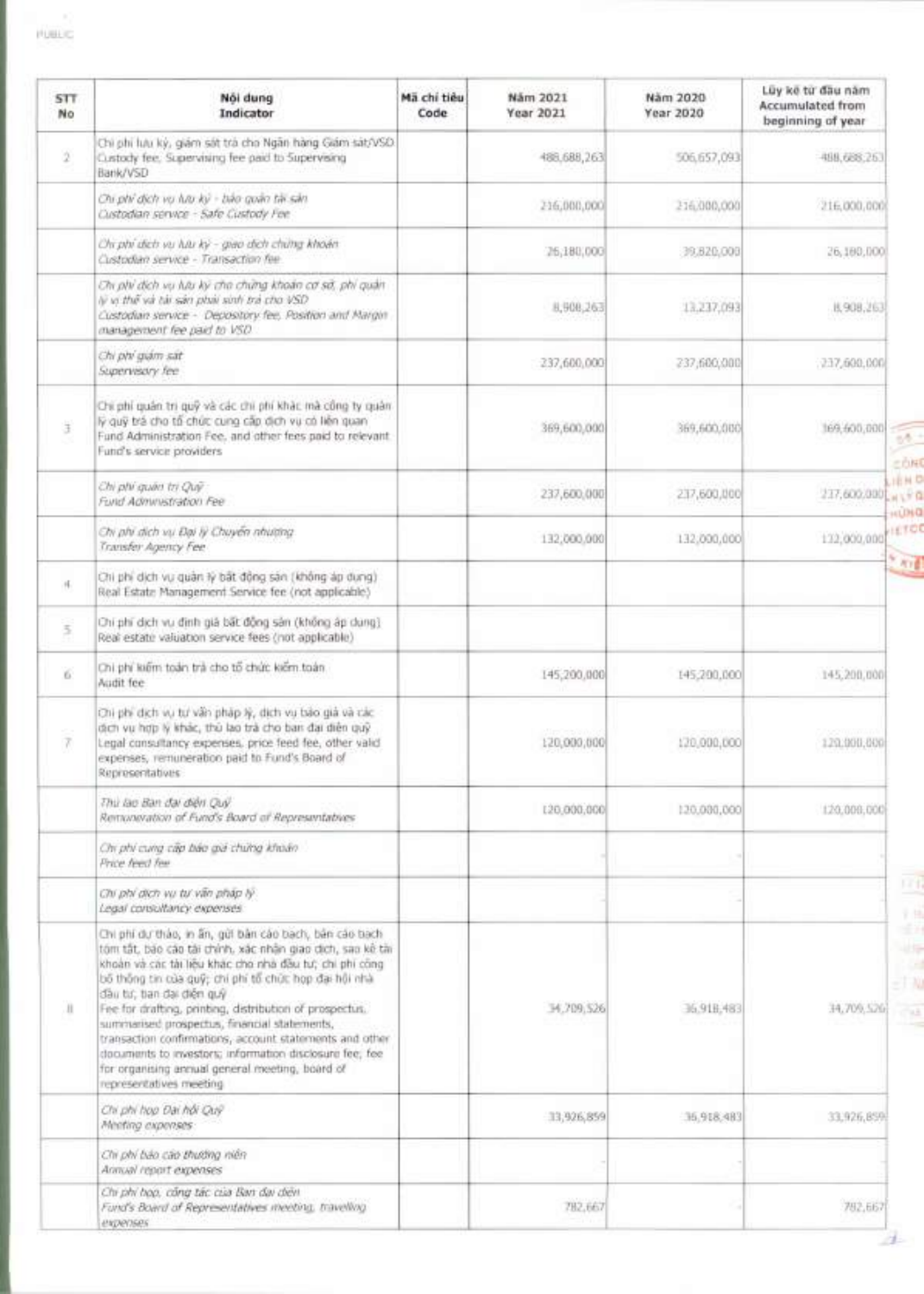| <b>STT</b><br>No. | Nôi dung<br>Indicator                                                                                                                                                                                 | Mã chi tiều<br>Code | Näm 2021<br>Year 2021 | Näm 2020<br>Year 2020 | Lũy kẽ từ đầu năm<br>Accumulated from<br>beginning of year |
|-------------------|-------------------------------------------------------------------------------------------------------------------------------------------------------------------------------------------------------|---------------------|-----------------------|-----------------------|------------------------------------------------------------|
|                   | ON phi công bố thống tin của Quy<br>Expenses of information disclosure of the Fund                                                                                                                    |                     |                       |                       |                                                            |
|                   | Chi phi thiết kế, in ấn, giả thư.<br>Designing, printing, posting expenses                                                                                                                            |                     |                       |                       |                                                            |
| 9                 | Chi phí liên quan đến thực hiện các giao dịch tài sản của<br>Oui<br>Expenses related to execution of Fund's asset<br>transactions                                                                     |                     | 144,130,141           | 152,210,791           | 144,130,141                                                |
|                   | Chr phi mãi geti<br>Brokerage fee                                                                                                                                                                     |                     | 143,768,907           | 150,727,448           | 143,768,907                                                |
|                   | Chi phi thanh toán bù trừ<br>Clearing settlement fee                                                                                                                                                  |                     | 361,234               | 1,483.343             | 361,234                                                    |
|                   | Chi phi khác<br><b>Other Experises</b>                                                                                                                                                                |                     |                       |                       |                                                            |
| 10                | Các loại chi phí khác<br>Other expersies                                                                                                                                                              |                     | 8,695,661             | 10.591.191            | 8,695.661                                                  |
|                   | Chi phi thiết lập Quỹ<br>Set up Experises                                                                                                                                                             |                     |                       |                       | - 6<br>t٧<br>a NH                                          |
|                   | Phi niem yet, dang ky chung khoan<br>Listing, registration fees                                                                                                                                       |                     |                       |                       | <b>DAUT</b><br>HOAN<br><b>ABANK</b>                        |
|                   | Phi quan ly thuiding niên trà cho UBCKNIV<br>Annual management fee paid to SSC                                                                                                                        |                     | 5,000,000             | 6,739,726             | 3.5<br>5,000,000                                           |
|                   | Ptv ngan hang<br>Bank charges                                                                                                                                                                         |                     | 3,695,661             | 3,851,465             | 1,095,661                                                  |
|                   | Chi phi lai vay.<br>Borrowing expertse                                                                                                                                                                |                     |                       |                       |                                                            |
|                   | Chi phi khac<br>Other Expenses                                                                                                                                                                        |                     |                       |                       |                                                            |
|                   | Phi thực hiện quyền trả cho VSD<br>Fee paid to VSD for getting the list of investors.                                                                                                                 |                     |                       |                       |                                                            |
| ш                 | Thu nhập ròng từ hoạt động đầu tư (= I - II)<br>Net Income from Investment Activities $(=I - II)$                                                                                                     |                     | 3,617,679,465         | 6,183,699,503         | 3.617,679,465                                              |
| IV.               | Lãi / (lồ) từ hoạt động đầu tư<br>Gain / (Loss) from Investment Activities                                                                                                                            |                     | 40,613,316,603        | 8,011,384,797         | 40,613,316,603                                             |
| $\mathcal{I}$     | Lãi (lồ) thực tế phát sinh từ hoạt đông đầu tư hoặc<br>chuyển nhương bất động sản<br>Realised Gain / (Loss) from disposal of investment or<br>real estate transfer                                    |                     | 10.934,642,750        | [15:891.311,904]      | 10.934,642,750                                             |
| Ť                 | Thay đổi về giá trị của các khoản đầu tư trong kỳ.<br>Unrealised Gain / (Loss) due to market price                                                                                                    |                     | 29,678,673.853        | 21,902,696,701        | 29.678,673,853                                             |
| ٧                 | Thay đối của giả trị tài sản ròng của Quỹ do các<br>hoạt động đầu tư trong kỳ (III + IV)<br>Change of Net Asset Value of the Fund due to<br>investment activities during the period<br>$(* III + IV)$ |                     | 44, 230, 996, 068     | 14,195,084,300        | 44,230,996,068                                             |
| VI                | Giả trị tài sản ròng đầu kỳ<br>Net Asset Value at the beginning of period                                                                                                                             |                     | 193, 307, 376, 421    | 200,755,055,682       | 193, 307, 376, 421                                         |
| VII               | Thay đối giả trị tài sản ròng của Quỹ trong kỳ<br>Change of Net Asset Value of the Fund during the<br>period                                                                                          |                     | 57,815,591,796        | (7, 447, 679, 261)    | 57,815,591,796                                             |
|                   | Trong do:<br>Of which:                                                                                                                                                                                |                     |                       |                       |                                                            |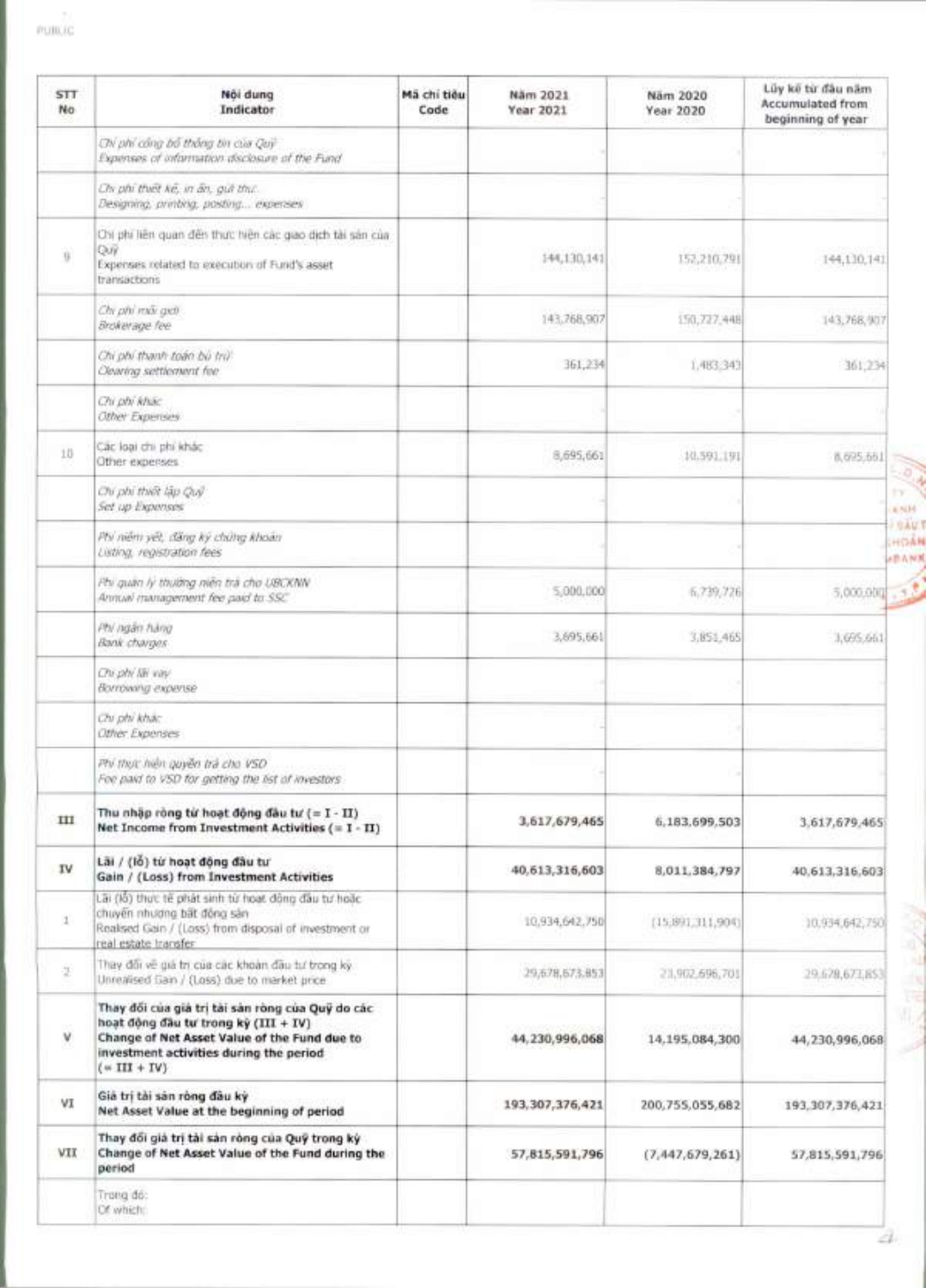| <b>STT</b><br>No. | Nôi dung<br>Indicator                                                                                                                                                                                | Mã chi tiêu<br>Code | Năm 2021<br>Year 2021 | Näm 2020<br>Year 2020 | Lüy ke từ đầu năm<br><b>Accumulated from:</b><br>beginning of year |
|-------------------|------------------------------------------------------------------------------------------------------------------------------------------------------------------------------------------------------|---------------------|-----------------------|-----------------------|--------------------------------------------------------------------|
| ٠x                | Thuy đổi giả trị tải sản ròng của Quỹ do các hoạt động<br>dau tu của Quỹ trong kỳ<br>Change of Net Asset Value due to investment activities<br>during the period.                                    |                     | 44.230.996            | 14, 195, 084, 300     | 44.730.996.068                                                     |
| 9                 | Thay đổi giả trị tài sản rùng của Quỹ do việc chi trà lợi<br>từc/ cổ tức của Quỹ cho các nhà đầu tư trong kỳ<br>Change of Net Asset Value due to dividends payment to<br>investors during the period |                     |                       |                       |                                                                    |
| э                 | Thay đổi giá trị tài sản ròng do phát hành<br>thêm/mua lại chứng chi quỹ<br>Change of Net Asset Value due to<br>subscription/redemption during the period                                            |                     | 13,584,595,728        | (21.642, 763, 561)    | 13, 584, 595, 728                                                  |
|                   | Thay đổi giá trị tài sản ròng do phát hành thêm Chứng<br>chi. Ouv.<br>Change of Net Asset Value due to subscription during<br>the period                                                             |                     | 83,403,031,283        | 18,182,928,293        | 83.403,031,2H3                                                     |
|                   | Thay đổi giá trị tài sản ròng do mua lại Chứng chi Quỹ<br>Change of Net Asset Value due to redemption during the<br>turnior!                                                                         |                     | (69, 818, 435, 555)   | (39,825,691,854)      | (69,618,435,555)                                                   |
| VIII              | Giả trị tài sản ròng cuối kỳ<br>Net Asset Value at the end of period                                                                                                                                 |                     | 251,122,968,217       | 193, 307, 376, 421    | 251,122,968,217                                                    |
| IX                | Lợi nhuận bình quân năm (chỉ áp dụng đối với báo<br>cáo năm)<br>Average annual profit (only applicable to annual<br>report)                                                                          |                     | 44,230,996,068        | 14,195,084,300        | 44,230,996,068                                                     |
|                   | Tý suất lợi nhuận bình quân năm (chỉ áp dụng đối với<br>bão cáo năm).<br>Average annual rate of return (only applicable to annual<br>report)                                                         |                     | 21.95%                | 7.86%                 | 21.95%                                                             |

# Dai **dien c6 than guyen cua Ngan hang giam sat**

Authorised Representative of Supervisory Bank

**MONN HAPP** LipOT SHERN VOM Almodels desirries N I WET NAME O  $\overline{z}$ 

**Ngân hang TNHH MTV Standard Chartered (Việt Nam)** Bui **Thi HuYen Trang** 

Phó phòng Dich vu Quản tri và Giám sát Quỹ

# Đại diện có thẩm quyền của Công ty quản lý Quỹ

Authorisett Representative of Fund Management Company



Công ty Liên doanh Quân lý Quý Đầu tư Chứng khoản Vietcombank **80i Sy Tan**  Phó Tổng Giám Đốc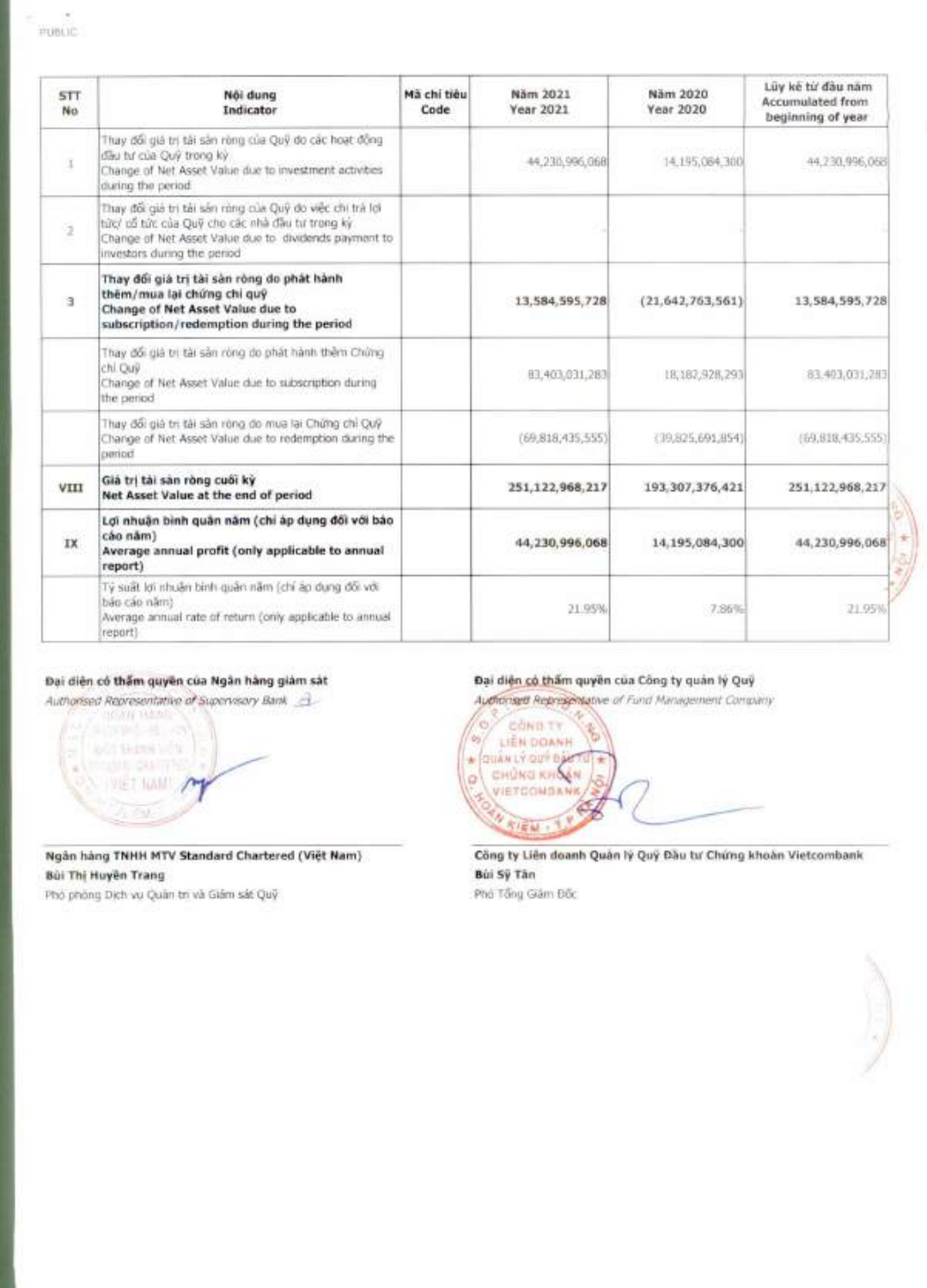PUBLIC

**Fru SEV VCBF** Phy lyc XXVI. Mile take the case of boat dong cus Quy<br>Appendix XXVI. Report on Fund's Operation

The hard left that Thing is in 182020177-1712. The Mary 11 shits can be builted in once in this grin that data by in pair of the thing the change in the second the second outlet the second outlet is the second outlet in th

Công ty Liên doanh Quân lý Quý Đầu tư Chứng khoản Vietcombank

**Ngan hang TNHH Met thanh vien Standard Chartered (Viet Nam)** 

|  | <b>BAO CAO VE HOAT DONG DAU TU</b> |
|--|------------------------------------|
|  | REPORT ON INVESTMENT ACTIVITIES.   |

Tai *ngay 31 thang 12 nem 2021/ As at 31 Dec 2021* 

Standard Chartered Bank (Vietnam) Limited **Qui Dau tu' Can Bang Chien Lack VCBF**  VCBF Tactical Balanced Fund(VCBTBF)

**Ten Ong ty guar' ly guy:**  Fund Management Company: **Ten ngan hang giam sat:**  Supervising bank: **Ten Quy:**  Fund name: **Ngay lap bao cao: Ngay 17 thang 03 nam 2022** 

Reporting Date: 17 Mar 2022

Vietcombank Fund Management

# A. BAO cAo **CHUNG VE HOAT DONG** DAU TII **CCIA QUV/GENERAL INFORMATION ON FUND'S INVESTMENT ACTIVITIES**

**III BAO CAO DANH** myc DAU / **INVESTMENT PORTFOLIO REPORT** 

| STT.<br>No.    | Loai<br>Category                                                                                                                                 | Mã chi<br>tiêu<br>Code | Số Lượng<br>Quantity | Giá thi trường<br>hoặc giá trị hợp lý tại<br>ngày báo cáo<br>Market price | Tông già trị (Đông)<br>Value (VND) | Tý lệ % Tổng giả trị<br>tài sản của Quỹ<br>% of total asset |
|----------------|--------------------------------------------------------------------------------------------------------------------------------------------------|------------------------|----------------------|---------------------------------------------------------------------------|------------------------------------|-------------------------------------------------------------|
| $\Gamma$       | BẤT DỘNG SẢN ĐẦU TƯ (KHÔNG ÁP DỤNG)<br>REAL ESTATE INVESTMENT (NOT<br>APPLICABLE)                                                                |                        |                      |                                                                           |                                    |                                                             |
| $\mathbb{H}$   | CO PHIEU NIEM YET, DANG KY GIAO<br>DICH, CHUNG CHI QUY NIEM YET<br>SHARES LISTED, SHARES REGISTERED.<br>FOR TRADING, LISTED FUND<br>CERTIFICATES |                        |                      |                                                                           |                                    |                                                             |
| ţ.             | ACB                                                                                                                                              |                        | 126,691              | 34,500                                                                    | 4,370,839,500                      | 1.73%                                                       |
| ž              | ACV                                                                                                                                              |                        | 40,800               | 87,000                                                                    | 3,549,600,000                      | 1.41%                                                       |
| x              | BID                                                                                                                                              |                        | 193,801              | 37,100                                                                    | 7,115,817,100                      | 2.82%                                                       |
| 4              | BM <sup>+</sup>                                                                                                                                  |                        | 127,190              | 56,000                                                                    | 7,122,640,000                      | 2.83%                                                       |
| Ε              | <b>BWE</b>                                                                                                                                       |                        | 127,220              | 42.900                                                                    | 5,457,7311,000                     | 2.17%                                                       |
| 6              | CTG                                                                                                                                              |                        | 184,964              | 33,900                                                                    | 6,270,279,600                      | 2.49%                                                       |
| 7.             | FFT                                                                                                                                              |                        | 162,992              | 93.000                                                                    | 15, 158, 256, 000.                 | 6.01%                                                       |
| 8              | GMD.                                                                                                                                             |                        | 25,000               | 47,300                                                                    | 1,182,500,000                      | 0.47%                                                       |
| $\mathbf{u}$   | HPG                                                                                                                                              |                        | 140.565              | 46,400                                                                    | 6,522,216,000                      | $2 - 50$ <sup>c</sup>                                       |
| 10             | IMP                                                                                                                                              |                        | 51,986               | 77,800                                                                    | 4,044,510,800                      | 1.60%                                                       |
| 11             | MBB                                                                                                                                              |                        | 389,398              | 28,900                                                                    | 11,253,602,200                     | 4.46%                                                       |
| 12             | MWG                                                                                                                                              |                        | 89,340               | 135,900                                                                   | 12.141,306,000                     | 4.82%                                                       |
| 13             | NLT                                                                                                                                              |                        | 29,800               | 82,200                                                                    | 2.449.560,000                      | 0.97%                                                       |
| 14             | NLG                                                                                                                                              |                        | 164,706              | 64,200                                                                    | 10,574,125,208                     | 4.19%                                                       |
| 15             | PN1                                                                                                                                              |                        | 59.579               | 96,200                                                                    | 5,731,499,800                      | 3.27%                                                       |
| 16 <sup></sup> | PVS                                                                                                                                              |                        | 193,345              | 27,300                                                                    | 5,278,318,500                      | 2.09%                                                       |
| 17.            | QNS                                                                                                                                              |                        | 135,200              | 48,400                                                                    | 6,543,680,000                      | 2.60%                                                       |
| 18             | REE                                                                                                                                              |                        | 63,340               | 69,100                                                                    | 4,376,794,000                      | 1,74%                                                       |
| 19.            | <b>SAB</b>                                                                                                                                       |                        | 24,000               | 151,000                                                                   | 1,624,000,000                      | 1.44%                                                       |
| 20.            | STB                                                                                                                                              |                        | 189,000              | 31,500                                                                    | 5,953,500,000                      | 2,36%                                                       |
| 21             | VHC                                                                                                                                              |                        | 70,010               | 62,800                                                                    | 4,395,628,000                      | 1.74%                                                       |
| 22             | VHM                                                                                                                                              |                        | 116,816              | 82,000                                                                    | 9,578,912,000                      | 3,80%                                                       |

 $22 -$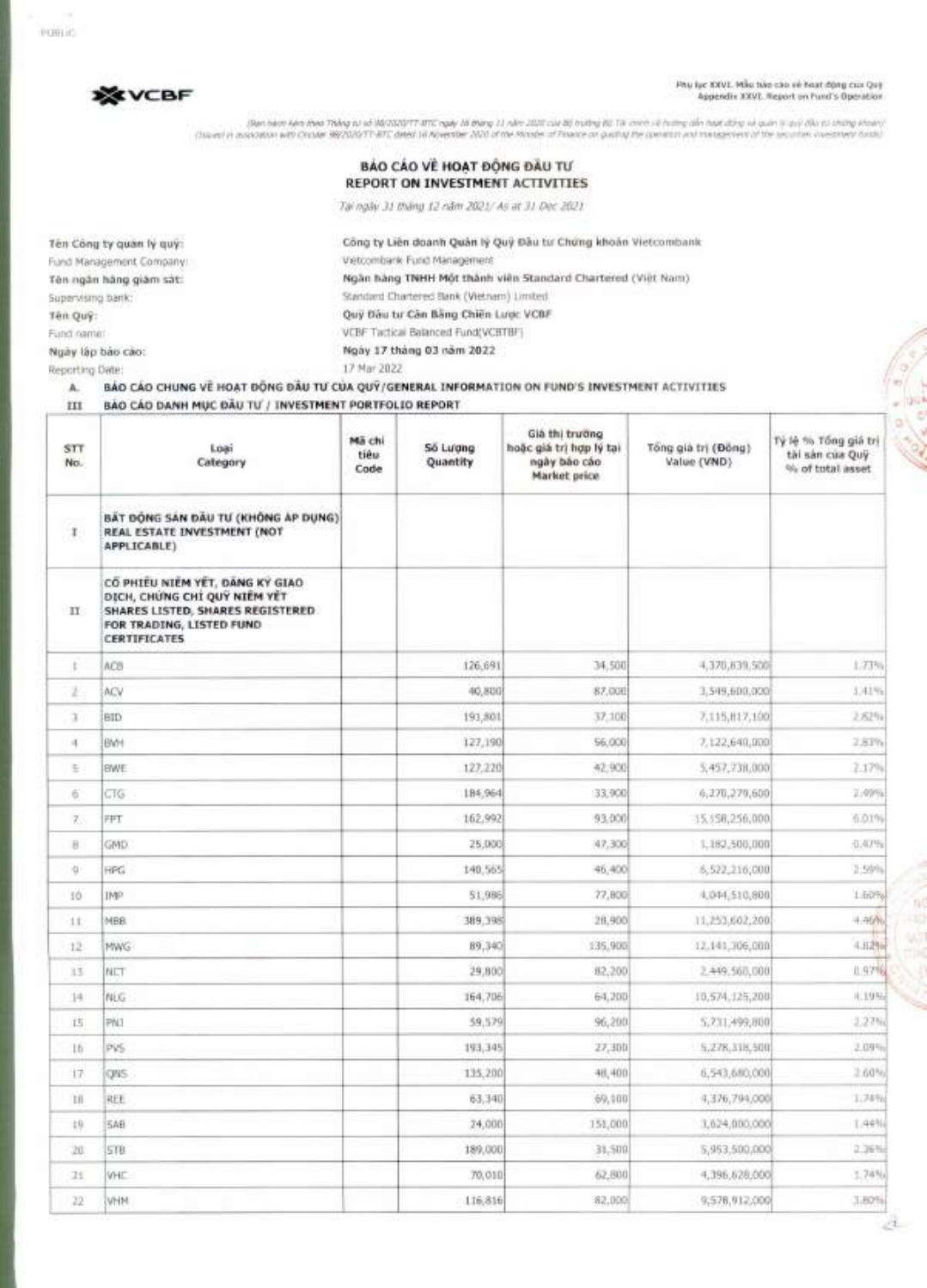|  | <b>Light</b> |    |   |  |
|--|--------------|----|---|--|
|  |              | ñ. | m |  |

| STT.<br>No.  | Loai<br>Category                                                                                                                                                 | Mã chi<br>tiéu<br>Code | <b>Số Lượng</b><br>Quantity | Già thị trường<br>hoặc giá trị hợp lý tại<br>ngày bảo cáo<br>Market price | Tổng giả trị (Đồng)<br>Value (VND) | Tỷ lệ % Tông giả trị<br>tài sản của Quỹ<br>% of total asset |
|--------------|------------------------------------------------------------------------------------------------------------------------------------------------------------------|------------------------|-----------------------------|---------------------------------------------------------------------------|------------------------------------|-------------------------------------------------------------|
| 23.          | <b>VIC</b>                                                                                                                                                       |                        | 117,000                     | 95,100                                                                    | 11,126,700,000                     | 4.41%                                                       |
| 24           | <b>VINN</b>                                                                                                                                                      |                        | 100,648                     | 86,400                                                                    | 8,695,987,200                      | 3.45%                                                       |
| 35           | VRE                                                                                                                                                              |                        | 158,900                     | 30,100                                                                    | 4,782,890,000                      | 1.90%                                                       |
| 26           | VTP                                                                                                                                                              |                        | 89,899                      | 74,700                                                                    | 6,715,455,300                      | 2.66%                                                       |
|              | <b>TONG</b><br>TOTAL                                                                                                                                             |                        | 3,170,190                   |                                                                           | 174,017,355,200                    | 69.02%                                                      |
| ш            | CÓ PHIEU CHƯA NIÊM YẾT, DÀNG KÝ<br>GIAO DICH, CHUNG CHI QUY KHÔNG<br><b>NIÊM YET</b><br>SHARES UNLISTED, UNREGISTERED FOR<br>TRADING, UNLISTED FUND CERTIFICATES |                        |                             |                                                                           |                                    |                                                             |
|              | <b>TONG</b><br>TOTAL                                                                                                                                             |                        |                             |                                                                           |                                    | $0.00\%$                                                    |
|              | TONG CAC LOAT CO PHIEU<br><b>TOTAL SHARES</b>                                                                                                                    |                        | 3,170,190                   |                                                                           | 174,017,355,200                    | 69.02%                                                      |
| IV.          | TRAI PHIEU<br><b>BONDS</b>                                                                                                                                       |                        |                             |                                                                           |                                    | 自定線と                                                        |
| ı            | Trai phiêu niêm yết<br>Listed bonds                                                                                                                              |                        | 225,000                     |                                                                           | 22,677,799,350                     | $9.00\%$                                                    |
| 1.1          | HDG121001                                                                                                                                                        |                        | 75,000                      | 99.971                                                                    | 7,492,838.350                      | 2,98%                                                       |
| 1.2          | MSN11906                                                                                                                                                         |                        | 150,000                     | 101,200                                                                   | 15.179,961,000                     | 6.02%                                                       |
| 2            | Tris phiếu chưa niêm yết<br>Unitsted Bonds                                                                                                                       |                        | 16,107                      |                                                                           | 19,718,079,145                     | 7.82%                                                       |
| 2.1          | BONDRDG/2020.02 21/08/2022                                                                                                                                       |                        | 127                         | 100,135,082                                                               | 12,717,155,414                     | 5.04%                                                       |
| 2.2          | VICE2124002 9.7% II MAR 2024                                                                                                                                     |                        | 9.980                       | 100,293                                                                   | 1,000,923,731                      | 0.40%                                                       |
| 2.3          | VIET DRAGON SECURITIES 9.3% 01/06/2021                                                                                                                           |                        | 6,000                       | 1,000,000                                                                 | 6.006,000,000                      | 2.38%                                                       |
|              | TÓNG<br>TOTAL                                                                                                                                                    |                        | 241,107                     |                                                                           | 42.395,878,495                     | 16,82%                                                      |
| v.           | CÁC LOAT CHỨNG KHOAN KHÁC<br><b>OTHER SECURITIES</b>                                                                                                             |                        |                             |                                                                           |                                    |                                                             |
| $\mathbb{I}$ | Quyền mua chứng khoản<br>Investment Rights                                                                                                                       |                        |                             |                                                                           |                                    | 0.00%                                                       |
| $\geq$       | Chi tiết loại hợp đồng phái sinh(*)<br>Index future contracts                                                                                                    |                        |                             |                                                                           |                                    | 0.00%                                                       |
|              | <b>TONG</b><br>TOTAL                                                                                                                                             |                        |                             |                                                                           |                                    | $0.00\%$                                                    |
|              | TONG CAC LOAI CHUNG KHOAN<br>TOTAL TYPES OF SECURITIES                                                                                                           |                        |                             |                                                                           | 216,413,233,695                    | 85.84%                                                      |
| VT           | CÁC TAI SAN KHÁC<br><b>OTHER ASSETS</b>                                                                                                                          |                        |                             |                                                                           |                                    |                                                             |
| T.           | Cổ từc được nhận<br>Drudend receivables                                                                                                                          |                        |                             |                                                                           | 366,882,600                        | 0.15%                                                       |
| ž.           | Lãi trái phiếu được nhân<br>Coupon receivatives                                                                                                                  |                        |                             |                                                                           | 1,237,291,578                      | 0.49%                                                       |
| x            | Lãi tiên giới và chứng chi tiên giờ được nhận<br>Interest receivables from bank deposits and<br>certificates of deposit-                                         |                        |                             |                                                                           | 141,286,055                        | 0.05%                                                       |
| ą,           | Tiên bản chứng khoản chở thu<br>Outstanding Settlement of sales transactions                                                                                     |                        |                             |                                                                           |                                    | <b>在100%d</b>                                               |

21.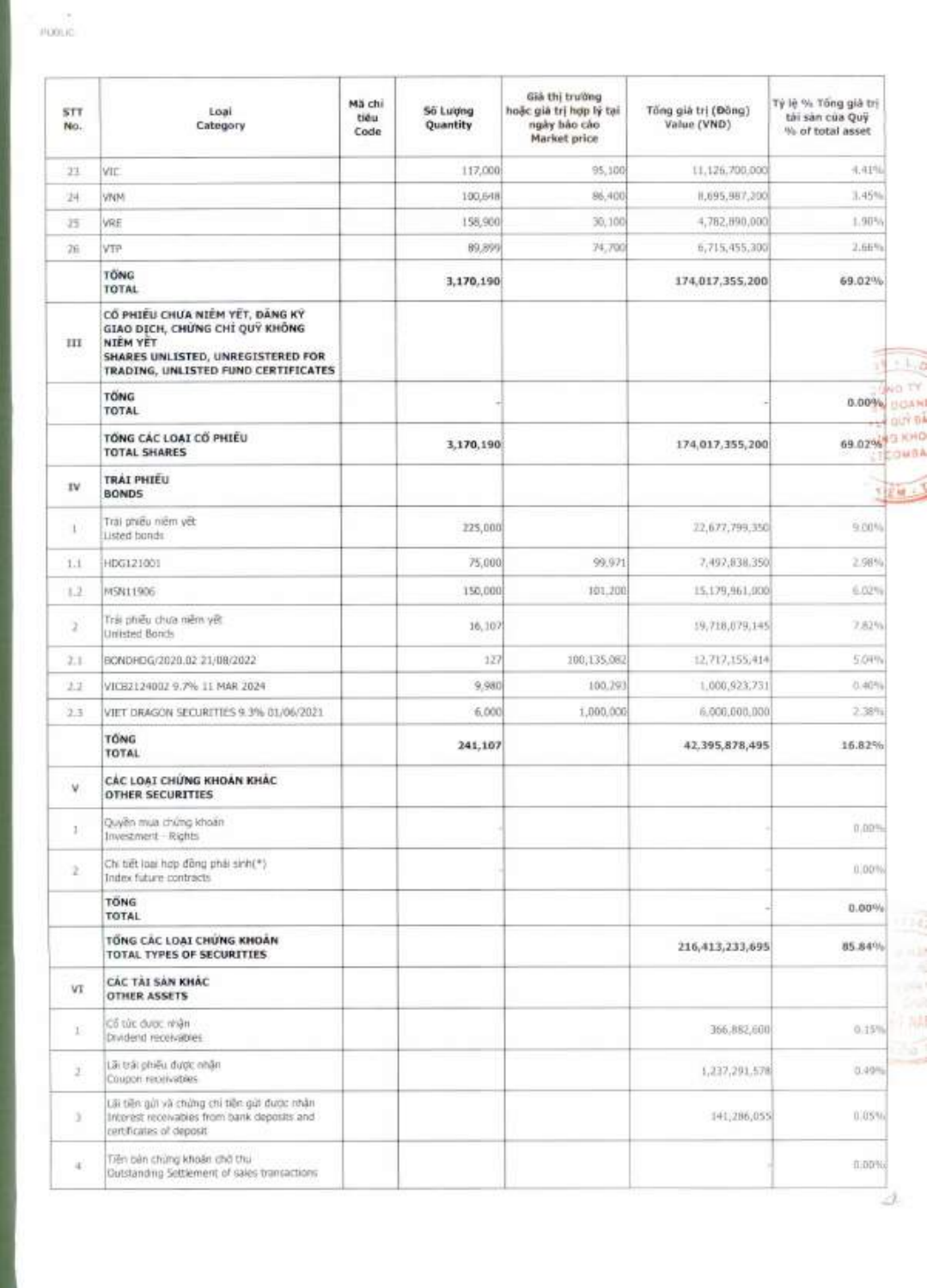| 5TT<br>No.   | Loai<br>Category                                                                                               | Mã chi<br>tiéu<br>Code | <b>Số Lượng</b><br>Quantity | Già thị trường<br>hoặc giá trị hợp lý tại<br>ngày bảo cáo<br>Market price | Tổng già trị (Đồng)<br>Value (VND) | Tỳ iệ % Tổng già trị<br>tài sản của Quỹ<br>% of total asset |
|--------------|----------------------------------------------------------------------------------------------------------------|------------------------|-----------------------------|---------------------------------------------------------------------------|------------------------------------|-------------------------------------------------------------|
| $\Sigma$     | Phái thu cho khoản cổ phiếu hạn chế chở mua<br>Receivable from AP/Investors on securities on<br>hold of buying |                        |                             |                                                                           |                                    | 0.00%                                                       |
| $\in$        | Phải thu khác<br>Other receivables                                                                             |                        |                             |                                                                           |                                    | 0.00%                                                       |
| Ÿ,           | Tài sàn khác<br>Other assets                                                                                   |                        |                             |                                                                           |                                    | 15.00%                                                      |
|              | <b>TÓNG</b><br><b>TOTAL</b>                                                                                    |                        |                             |                                                                           | 1,745,460,233                      | 0.69%                                                       |
| VII          | <b>TIÊN</b><br>CASH                                                                                            |                        |                             |                                                                           |                                    |                                                             |
| $\mathbf{L}$ | Tiên, tuơng đương bên<br>Cash, Cash Equivalents                                                                |                        |                             |                                                                           | 78,969,914,713                     | 11.49%                                                      |
| 1.1.         | Tiền qui ngân hàng<br>Cash at Bank                                                                             |                        |                             |                                                                           | 5.543.705.465                      | 2.20%                                                       |
| 1.2          | Các khoản tương đương tiền<br>Cash Equivalents                                                                 |                        |                             |                                                                           | 23,426,209,248                     | 9.2996                                                      |
| 2.1          | Tiên gút ngân hàng có kỳ hạn trên 3 tháng<br>Deposits with tarm over three (03) months                         |                        |                             |                                                                           |                                    | 0.00%                                                       |
| $\pm$        | Chứng chi tiên giát<br>Certificates of deposit                                                                 |                        |                             |                                                                           | 5.000,000.000                      | 1,94%                                                       |
| 41           | Công cụ chuyển nhương<br>Transferable instruments                                                              |                        |                             |                                                                           |                                    | 0.00%                                                       |
|              | <b>TONG</b><br>TOTAL                                                                                           |                        |                             |                                                                           | 33,969,914,713                     | 13.47%                                                      |
| VIII         | Tổng giá trị danh mục<br>Total value of portfolio                                                              |                        |                             |                                                                           | 252.128,608,641                    | 100.00%                                                     |

# **Doi dien co them guyin cua Ngan hang giam sat**

Authorised Representative of Supervisory Bank



**Ngan hang TNHH MTV Standard Chartered (Viet Nam)**  Bui **Thi Huyen Trang** 

Ph6 phang Dich vu Quan tri va Giam sat Qu9

**dien co them guyen cua Cling ty quan ly QuY** 

A tation of Fund Management Company



Công ty Liên doanh Quản lý Quý Đầu tư Chứng khoản Vietcombank Bui **Sy Tan** 

Phó Tổng Giám Độc

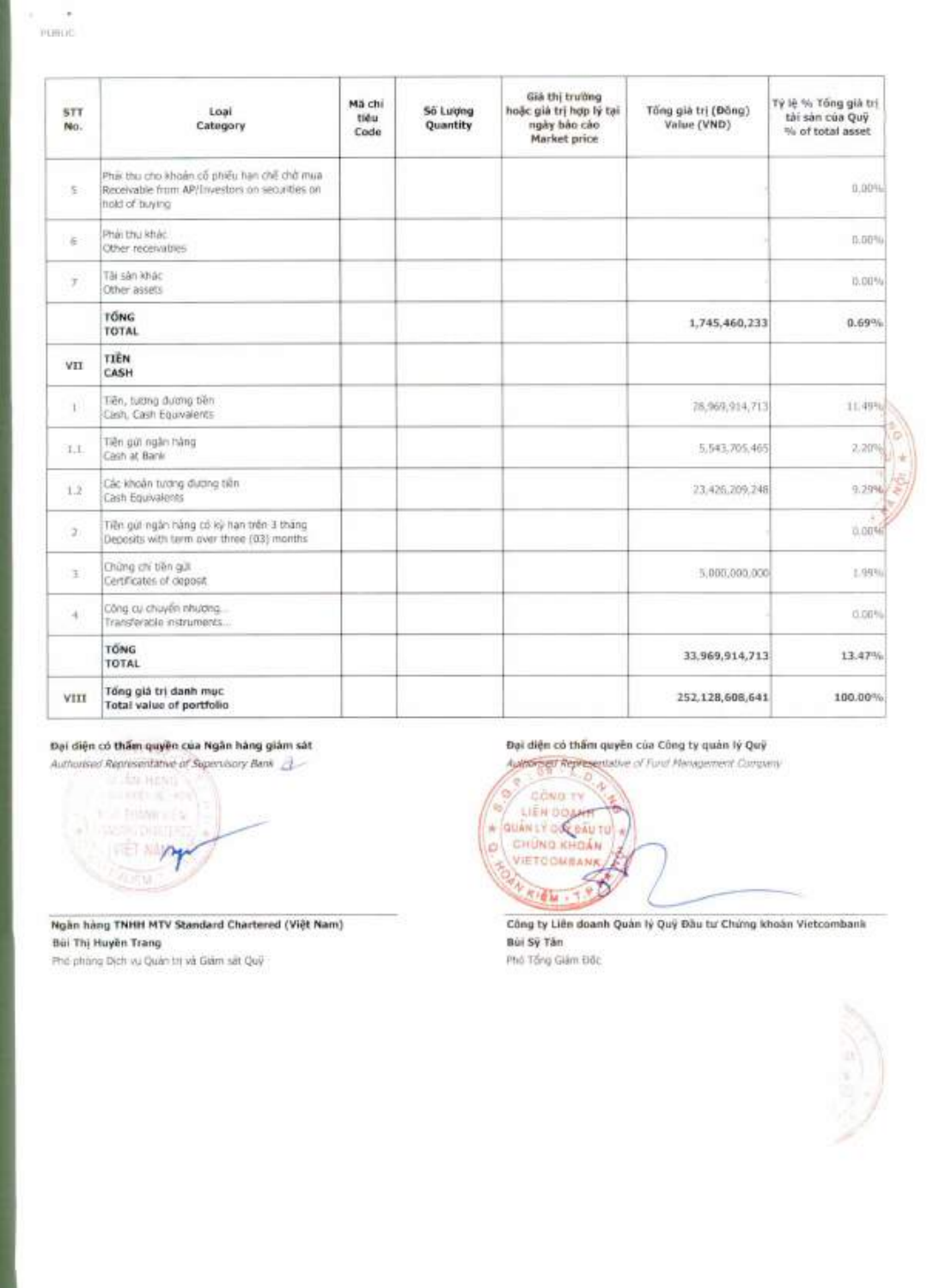NWA

# **XX** VCBF

Play fan 2002. Maa has san sel tsyn Afriq san Qui.<br>Asymmetr XXVI, Easterlan Porto Demokrat

she had his the Tony tradition(IT) (DC spin statey state data as at sump to take to design do too hours out to a show my me<br>exciter with Days 16/2011/11 (PC apar 3) thereby (also a them of holes in quick as gention a magin **Charles of** 

#### BẢO CÁO VỀ HOẠT ĐỘNG ĐẦU TƯ REPORT ON INVESTMENT ACTIVITIES

New 2021/ Year 2021

| Cling to Libs down Quan b Dee Blu to Ching khoon Vestondoris                   |
|--------------------------------------------------------------------------------|
| Vittoonbalk Fund Hansgestern                                                   |
| Ngàn hàng TNHH Một thành viên Standard Chartereal (Vitil Nam)                  |
| Standard Chartered Bare (Vetrum) Lented<br>and the contract of the contract of |
| Quy Dau tu Can Bàng Chiên Lutz: YCBF                                           |
| VON Tactical Balanced Purell (OTTRE)                                           |
| Nory 17 thang 63 nam 2022                                                      |
| ACTIVITY AND INTERNATIONAL                                                     |
|                                                                                |

A. BÁO CÁO CHUNG Về HOẠT ĐỘNG ĐẦU Từ CỦA QUÝ/GENERAL INFORMATION ON FUND'S INVESTMENT ACTIVITIES

## IV BÃO CÃO HOAT BÔNG VAY, GIAO OICH MUA BÁN LAI / REPORT ON BORROWING OPERATION, REPO/REVERSE REPO TRANSACTIONS

|                        |                                                                                                                        |                               |                                     | <b>Muc</b>                                   |                       | Già tri khoàn                               |                        | Thời điểm giao dịch<br>As at transaction date                                  | This diem bao cao<br>As at reporting date |                                                                          |
|------------------------|------------------------------------------------------------------------------------------------------------------------|-------------------------------|-------------------------------------|----------------------------------------------|-----------------------|---------------------------------------------|------------------------|--------------------------------------------------------------------------------|-------------------------------------------|--------------------------------------------------------------------------|
| STI<br>No.             | Nội dung hoạt động (nấu chi tiết<br>theo muc tiêu và đối tác)<br><b>Description</b>                                    | <b>Mã chi</b><br>tidu<br>Code | <b>Dői tác</b><br>Counterp<br>arty. | nex ikT/ušit<br><b>dám bão</b><br>Collateral | <b>Ky han</b><br>Term | vay hoặc khoản<br>cho vay<br><b>Armount</b> | Ngly thing råm<br>Date | Ty là già trì hợp<br>ding/giá trị tài sán<br>Hop cia quy<br><b>Balance/NAV</b> | Now thing nim<br>Date:                    | Tý lệ già trị hợp<br>döng/glá tri tái sán<br>rông của quỹ<br>Balance/NAV |
| ı.                     | Cac known vay been presured debt some max-<br>(different)<br>Jillamovenge (aletail by wech contract)."                 |                               |                                     |                                              |                       |                                             |                        |                                                                                |                                           |                                                                          |
|                        | Tổng giá trị các khóán vay hằng giá trị tái<br>san rovia<br>Borrowings/NAv.                                            |                               |                                     |                                              |                       |                                             |                        |                                                                                |                                           |                                                                          |
| ×                      | man diley, Pepo (who city to it why hav-<br>direct<br>Repo contract (date) As each contract?                           |                               |                                     |                                              |                       |                                             |                        |                                                                                |                                           |                                                                          |
| $\overline{\text{11}}$ | Time us a tit six: mep dling nepocyal tit lik-<br>san rong<br>Total value of Reporterment NAV                          |                               |                                     |                                              |                       |                                             |                        |                                                                                |                                           |                                                                          |
| $\pm$                  | Ting gains circles warrantee sen-<br>Which End a EEE<br>Tital Berrowings, Reportery (=1+11)                            |                               |                                     |                                              |                       |                                             |                        |                                                                                |                                           |                                                                          |
|                        | Dho yes chung Miglin (New div bet sing-<br><b>Water different</b><br>Securities lending comed by electri-<br>contract) |                               |                                     |                                              |                       |                                             |                        |                                                                                |                                           |                                                                          |
| $\frac{1}{2}$          | Tião a gra tra các hợp đồng quá m tác sản<br><b>Trishi</b><br>Tidal sortings reliabilities                             |                               |                                     |                                              |                       |                                             |                        |                                                                                |                                           |                                                                          |
| ×                      | Hop done Reverse Repo 21th/ chi bill!<br>Alma cars almost<br>Reverse Happ contract (Detail by party<br>contract?       |                               |                                     |                                              |                       |                                             |                        |                                                                                |                                           |                                                                          |
| IV.                    | Tổng giả trị Lác hợp đồng giá trị bii jiên<br>I none<br>Website thermos look 1                                         |                               |                                     |                                              |                       |                                             |                        |                                                                                |                                           |                                                                          |
|                        | Tổng giá trí các khoản cho vay/giá trí tát.<br>site rims (will +1k)<br>Total Liberal MARY (=03) + (x3)                 |                               |                                     |                                              |                       |                                             |                        |                                                                                |                                           |                                                                          |
|                        |                                                                                                                        |                               |                                     |                                              |                       |                                             |                        |                                                                                |                                           |                                                                          |

### 92/ diện có thầm quyền của figân hàng giam sát.

17347

**COMPANY** 

Ngàn hàng TNHH MTV Standard Chartered (Việt Nam) Ball Thi Huyền Trang Imà priòre) Dichieu Quán te và ciam sat quel

Der ritten od filden gemin caa Cling tu quan ti Ovir CERS's Good open of First Massenger Co- $\infty$ ъ  $25$ LIEN DOANH E QUÂN LÝ QUÝ SÁGTU × ø **VIETCOMBANK** RO è MAIN . T. Z Cang by Life deans Quan by Quy Bas for Chang kinsin Vistcombers

Bái 97 Tân Pho Tông Gian bit: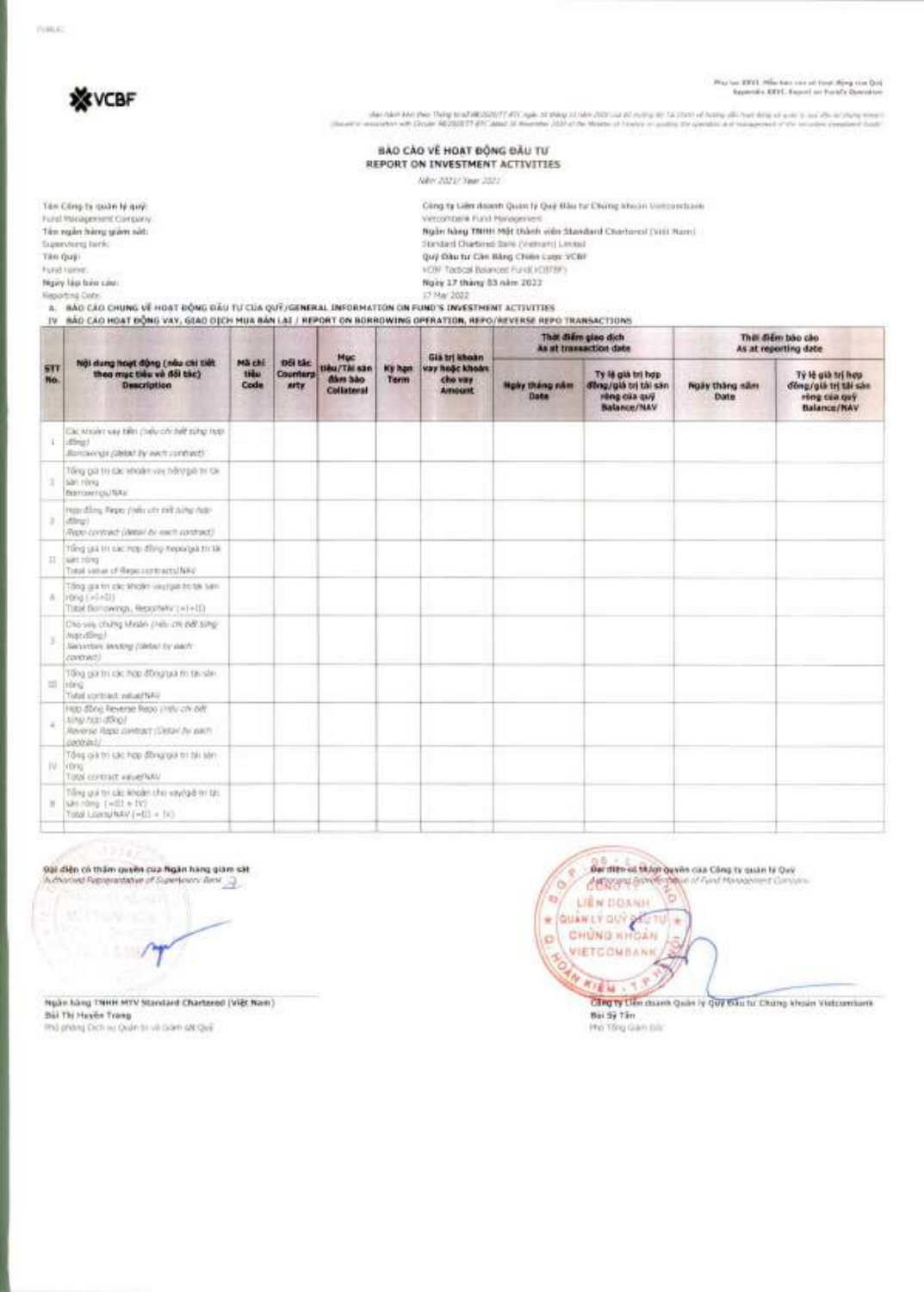Phu luc XXVI. Mau ban cao ye hoot Ong cua Qay Appendix XXVI. Report on Fund's Operation

**\*VCBF** 

ותגרה נמגדי הוא האלו יהוד ההולט את הלכולות היה לכל הם שמות (Illan Mah) להם הקולט להם "Illan Mah) להם שלה הוא ה<br>"Issuit is associated with Choule 98/2010/T-87C dated III Abrender 2016 of the Mission of France or pedias tha

| <b>BAO CAO VE HOAT DONG DAU TU</b> |
|------------------------------------|
| REPORT ON INVESTMENT ACTIVITIES.   |
|                                    |

Nam 2021/ Year 2021

**Ten Cong ty guar' II guy:**  Fund Management Company: Tên ngân hàng giảm sát: Supervising bank: **Ten Qui:**  Fund name:

**Ngay lap bao car,:** 

PUBLIC

Reporting Date:

Công ty Liên doanh Quan Iy Quy Đàu tu Chirng khoản Vietcombank Vietcombank Fund Management **Ngan hang TNHH Mat thanh vien Standard Chartered (Viet Nam)**  Standard Chartered Bank (Vietnam) Limited Quy Dau tu Can Bang Chien Luipe VCBF VCBF Tactical Balanced Fund(VCBTBF)

**Ngay 17 thing 03 nam 2022**  17 Mar 2022

| BÁO CÁO CHUNG VỀ HOẠT ĐỘNG ĐẦU TƯ CỦA QUÝ/GENERAL INFORMATION ON FUND'S INVESTMENT ACTIVITIES |  |
|-----------------------------------------------------------------------------------------------|--|
| MÔT SỐ CHÍ TIÊU KHÁC / OTHER INDICATORS                                                       |  |

| STT<br>No     | Chi tiêu<br>Indicators                                                                                                                                                                                                                                                                                                        | Mã chi tiêu<br>Code | Näm 2021<br>Year 2021 | Nam 2020<br>Year 2020 |
|---------------|-------------------------------------------------------------------------------------------------------------------------------------------------------------------------------------------------------------------------------------------------------------------------------------------------------------------------------|---------------------|-----------------------|-----------------------|
| r             | CÁC CHÍ TIÊU VỀ HIỆU QUÁ HOẠT ĐỘNG<br>INVESTMENT PERFORMANCE INDICATORS                                                                                                                                                                                                                                                       |                     |                       |                       |
| $\mathbbm{1}$ | Tý lệ gã đích vụ quậc lý quỹ trà cho công ty quân lý quỹ/Gã trị tặt sản<br>ròng trung bình trong kỳ (%)<br>Management fee paid to the fund management company/Average NAV<br>CNW31                                                                                                                                            |                     | 1.50%                 | 1.50%                 |
| ū.            | Tý lễ giá dịch vụ lưu kỳ, giảm sát trẻ cho Ngân hàng Giảm sát/Giá trị<br>tài sản ròng trung bìch trong ký (%).<br>Custody and supervising fees paid to the Supervisory Bark/Average.<br>NAV (%)                                                                                                                               |                     | 0.24%                 | 0.28%                 |
| ü.            | Tý lệ chi phi dịch vụ quản trí quỹ, và các chi phí khác mà công ty quản<br>lý guỹ trà cho tổ chức cung cấp địch vụ có liên quan/Gà trị tấi sản ròng<br>của quỹ trung bình trong kỳ (%):<br>Fund admin fee, and other fees paid to relating services providers by<br>the fund management company/Average NAV (%)               |                     | 11856                 | 8.20%                 |
| 4             | Chi phí kiếm toán trả cho tổ chức kiếm toán (nếu phát sinh)/Giá bị tái<br>sán ròng trung bình trong kỳ (%)<br>Auditing fee paid to auditing organizations (If any)/Average NAV (%)                                                                                                                                            |                     | (1.1776)              | $0.08\%$              |
| Ŧ             | Chi ghi trà cho tổ chức quản lý bất đông sản/ Giá trị tài sản<br>rùng trung bình trong kỳ (%) (không áp dụng)<br>Fee paid to Real Estate management organisation/ Average NAV (%)<br>(not applicable)                                                                                                                         |                     |                       |                       |
| E.            | Chi phi trà cho doanh righiệp thầm định qia bất động sán/Già<br>th tài sản ròng trung bình trong kỳ (%) (không áp dụng)<br>Fee paid to Real Estate valuation service provider/ Average NAV (%)<br>(not applicable)                                                                                                            |                     |                       |                       |
| 7             | Chi phi dịch vụ tư văn pháp lý, dịch vụ bảo giả và các địch vụ hợp lý<br>khác, thú lạc trà cho ban đại diện quỹ/Giả trị tài sản ròng trung bình<br>trong ky (%)<br>Legal consultancy, price quotation and other appropriate service feel;<br>remunerations paid to the Board of Representatives/Average NAV (%).              |                     | 11.06%                | 0.07%                 |
| 8             | Tý lệ chi phi /Gia trị tài sản ròng trưng bình trong kỳ (%)<br>Experie/Average NAV (%)                                                                                                                                                                                                                                        |                     | 2.15%                 | 2.24%                 |
| i li          | Tốc độ vông quay danh mục trong ký (%) = (Tông giả trị mua vào +<br>tổng giá trị bản ra) x 100%/ (2 x Giá trị tài sản rông trung bình trong<br>R93<br>Portfolio turnover rate $\langle \tilde{\tau}_0 \rangle$ = (Total value of purchase transactions +<br>total value of sales transactions) x 100%/ (2 x Average NAV) (**) |                     | 27.96%                | 41.49%                |

 $10^{-4} - \frac{9}{6}$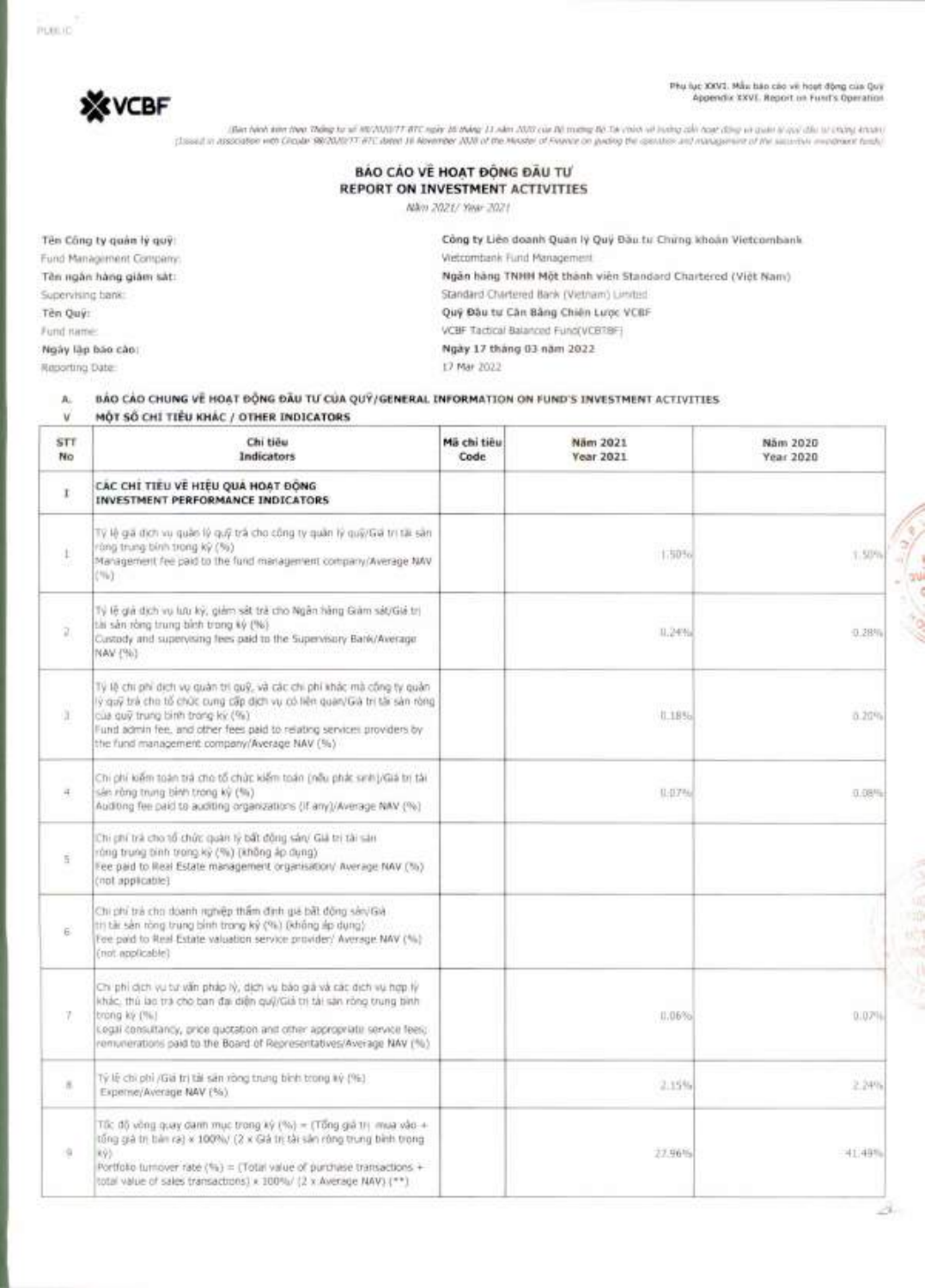| STT.<br>No. | Chi tiêu<br>Indicators                                                                                                                                                                                                                      | Mã chi tiêu<br>Code | Năm 2021<br><b>Vear 2021</b> | Näm 2020<br>Year 2020                   |
|-------------|---------------------------------------------------------------------------------------------------------------------------------------------------------------------------------------------------------------------------------------------|---------------------|------------------------------|-----------------------------------------|
| 10          | Tỷ lệ thu nhập (tinh cả thu nhập từ lật, cổ tức, trái tức, chênh<br>lệch giá)/ Giá tri tài sản ròng (không áp dụng)<br>Income (including interest income, dividend, caupon income and<br>unrealised gain)/ Average NAV (%) (not applicable) |                     |                              |                                         |
| $_{\rm II}$ | CÁC CHÍ TIÊU KHÁC<br>OTHER INDICATORS                                                                                                                                                                                                       |                     |                              |                                         |
|             | Quy mô quỹ đầu kỳ (tính theo mệnh giá chứng chí quỹ)<br>Fund scale at the beginning of the period (based on par value of fund<br>certificate)                                                                                               |                     | 90,567,663,400               | 101,814,389,100                         |
| 3           | Tổng giá trị chúng chỉ quỹ đang lưu hành đầu kỳ<br>Total value of outstanding Fund Certificate at the beginning of pence                                                                                                                    |                     | 90, 567, 563, 400            | 101,814,389,100                         |
|             | Tổng số lượng chứng chí quỹ dang lưu hành đầu ký<br>Total number of autstanding Fund Certificate at the beginning of period                                                                                                                 |                     | 9,056,766.34                 | 10,181,438.91                           |
|             | Thay đổi quy mô quỹ trong kỳ (tính theo mệnh giá chứng chí quỹ)<br>Change of Fund scale during the period (based on par value of fund<br>certificate)                                                                                       |                     | 3,030,272,700                | (11, 246, 725, 700)                     |
|             | Thay đối số lượng chứng chỉ quỹ trong kỳ<br>Change of Number of Fund Certificates during the period                                                                                                                                         |                     | 303,027.27                   | (1,124.672.57)                          |
|             | Thay đổi giá trị vớn trong kỳ (theo mệnh giá)<br>Change in capital amount during the period (based on par value)                                                                                                                            |                     | 3,030,272,700                | (11.246,725,700)                        |
| 72          | Số lượng chứng chỉ quỹ phát hành thêm trong ký<br>Number of Fund Certificates subscribed during the pennd                                                                                                                                   |                     | 3,256,551.04                 | COND TY<br>H71,723.86 COAN<br>+LE ONTER |
|             | Giả trị vốn huy đồng thêm trong ký (theo mệnh giệ)<br>Net subscription amount during the period (based on par value)                                                                                                                        |                     | 32.565.518.400               | HUNG KHI<br>9,712,230.680 COMB          |
|             | 55 lượng chứng chỉ quỹ mua lại trong kỳ (theo mệnh giá)<br>Number of Fund Certificates redeemed during the period                                                                                                                           |                     | (2,953,524,57)               | 中国城市<br>(2,095,895.63)                  |
|             | Giá trị vấn phải thanh toán trong ký khí đâp ứng lệnh của nhà đầu tự<br>(theo monti gia)<br>Net redemption amount during the period (based on par value)                                                                                    |                     | (29,535,245,700)             | (20,956,956,300)                        |
|             | Quy mô quỹ cuối kỳ (tính theo mệnh giá chứng chỉ quỹ)<br>Fund scale at the end of the period (based on par value)                                                                                                                           |                     | 93,597,936,100               | 90.567,663,400                          |
| x           | Tổng giá trị thị trưởng của quỹ đàng lưu hành cuối kỳ (theo mệnh giá)<br>Tutal value of outstanding Fund Certificate at the end of the period<br>(based on par value)                                                                       |                     | 93, 997, 936, 100            | 98.567.663.400<br>おとしま                  |
|             | Tổng số lượng chứng chỉ quỹ đang lưu hành cuối kỳ<br>Total number of outstanding Fund Certificate at the end of the period                                                                                                                  |                     | 9,359,793.61                 | 1118<br>9,056,766,34                    |
| 14          | Tý lệ năm giữ chúng chí quỹ của công ty quân lý quỹ và người có liên<br>quan cuối kỳ<br>Fund Management Company and related parties' ewnership ratio at the<br>end of the period                                                            |                     | 41,74%                       | 53,36%                                  |
| $5^{\circ}$ | Tỷ lệ năm giữ chứng chỉ quỹ của 10 nhà đầu tư lớn nhất cuối kỳ<br>Top 10 investors' ownership ratio at the end of the pencol.                                                                                                               |                     | :62.22%                      | 59.63%                                  |
| $\sigma$    | Tỷ lệ năm giữ chứng chỉ quỹ của nhà đầu tư nước ngoài cuối kỳ<br>Foreign investors' ownership ratio at the end of the period                                                                                                                |                     | 32.61%                       | 29.09%                                  |
| 7           | Đà trị tài sán rông trên một đơn vị quỹ cuối kỳ<br>Net asset value per Fund Certificate at the end of period.                                                                                                                               |                     | 26,829.96                    | 21.343.97                               |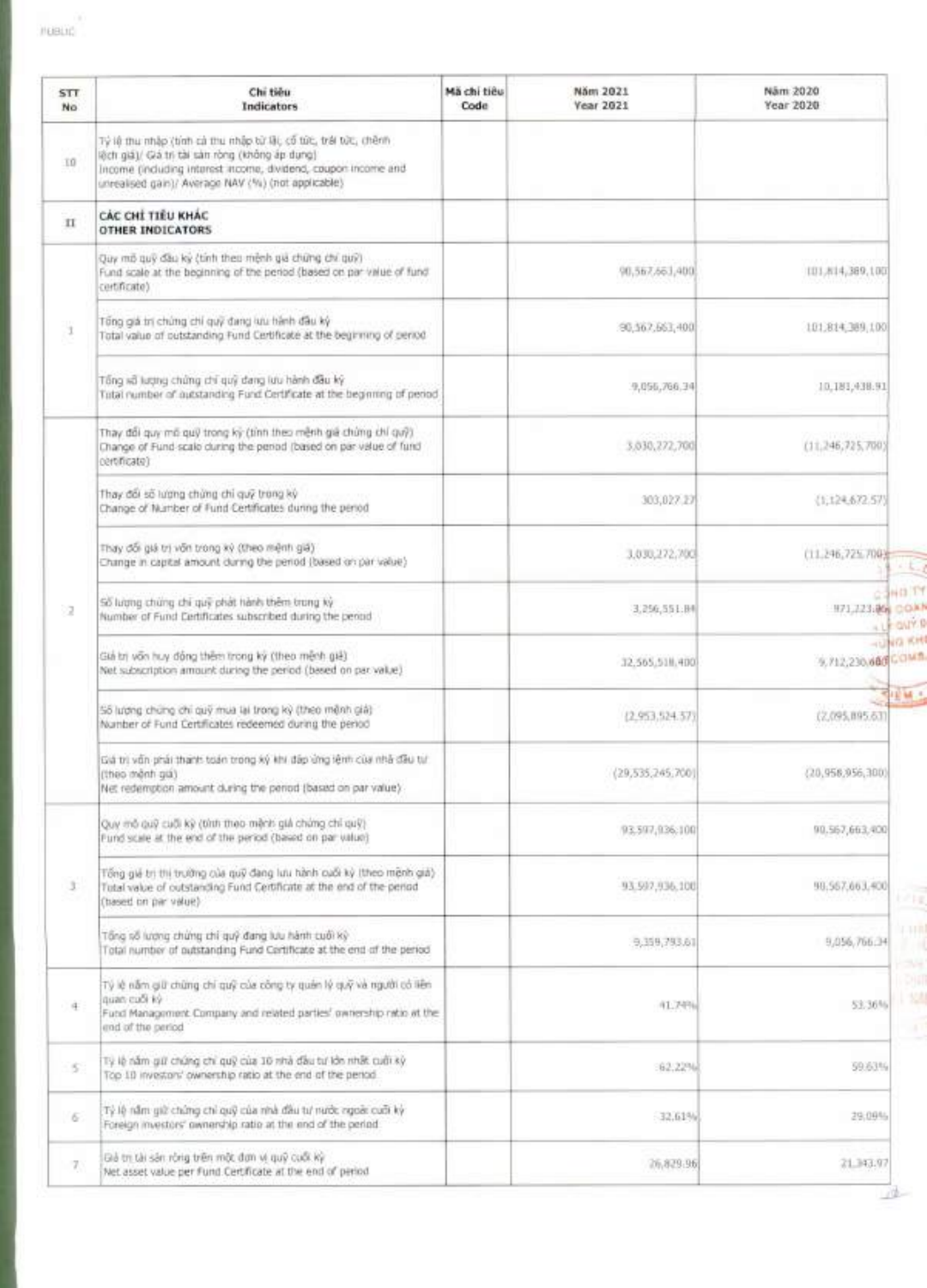| STT.<br>No. | Chi tiêu<br>Indicators                                                                                                                                     | Mã chỉ tiểu<br>Code | Näm 2021<br>Year 2021 | Näm 2020<br>Year 2020 |
|-------------|------------------------------------------------------------------------------------------------------------------------------------------------------------|---------------------|-----------------------|-----------------------|
| 8           | Giá trị thị trường trên một chứng chi quỹ/cổ phiếu cuối kỳ (không àp<br>dung).<br>Market price per fund certificates at the end of period (not applicable) |                     |                       |                       |
| 9           | Số nhà đầu tư tham gia vào quỹ, kế cả giao dịch kỹ danh<br>Number of investors of the Fund at the end of the period                                        |                     | 1,317                 | 1,090                 |

### Ghi chú / Notes:

Các chi tiêu từ 1 đến 10 của "Chỉ tiêu về hiệu quá hoạt động" đã được điều chính để phân ánh số kệu trên cơ sở hoạt động trìn năm bằng cách nhân các chi tiêu này với 12. (đối với báo cáo tháng), 4 (đối với báo cáo quý), 2 (đối với báo cáo bán niên), 1 (dối với báo cáo năm).<br>All indicator starting from number 1 to 18 of "Investment performance indicators" are annualized to reflect a rate th

indicators with 12 (monthly report) or 4 (quarterly report) or 2 (semi-annual report) or 1 (annual report).

(\*\*) Không tính đến giá trị cam kết của các hợp đồng tương lai chỉ số.

Excluding the committed value of the Index Futures contracts.

### Đại diện có thẩm quyền của Ngân hàng giảm sát

Authorised Representative of Supervisory Bank 2 **AUAU HING MOT THANK HIDE** 

Ngàn hàng TNHH MTV Standard Chartered (Việt Nam) Bùi Thị Huyện Trang Phó phòng Dịch vụ Quân trị và Giám sát Quỹ

Đại diện có thầm quyền của Công ty quản lý Quỹ

Authorised Representative of Fund Management Company of **DOND T** LIEN DOOM QUAN LY GUT DAU TU ÷ CHUNG KHOAN ö **VIETCOMSANKA** 

> Củng ty Liên doanh Quản lý Quý Đầu tư Chúng khoản Vietcombank Bùi Sỹ Tân

Phó Tổng Giám Đốc



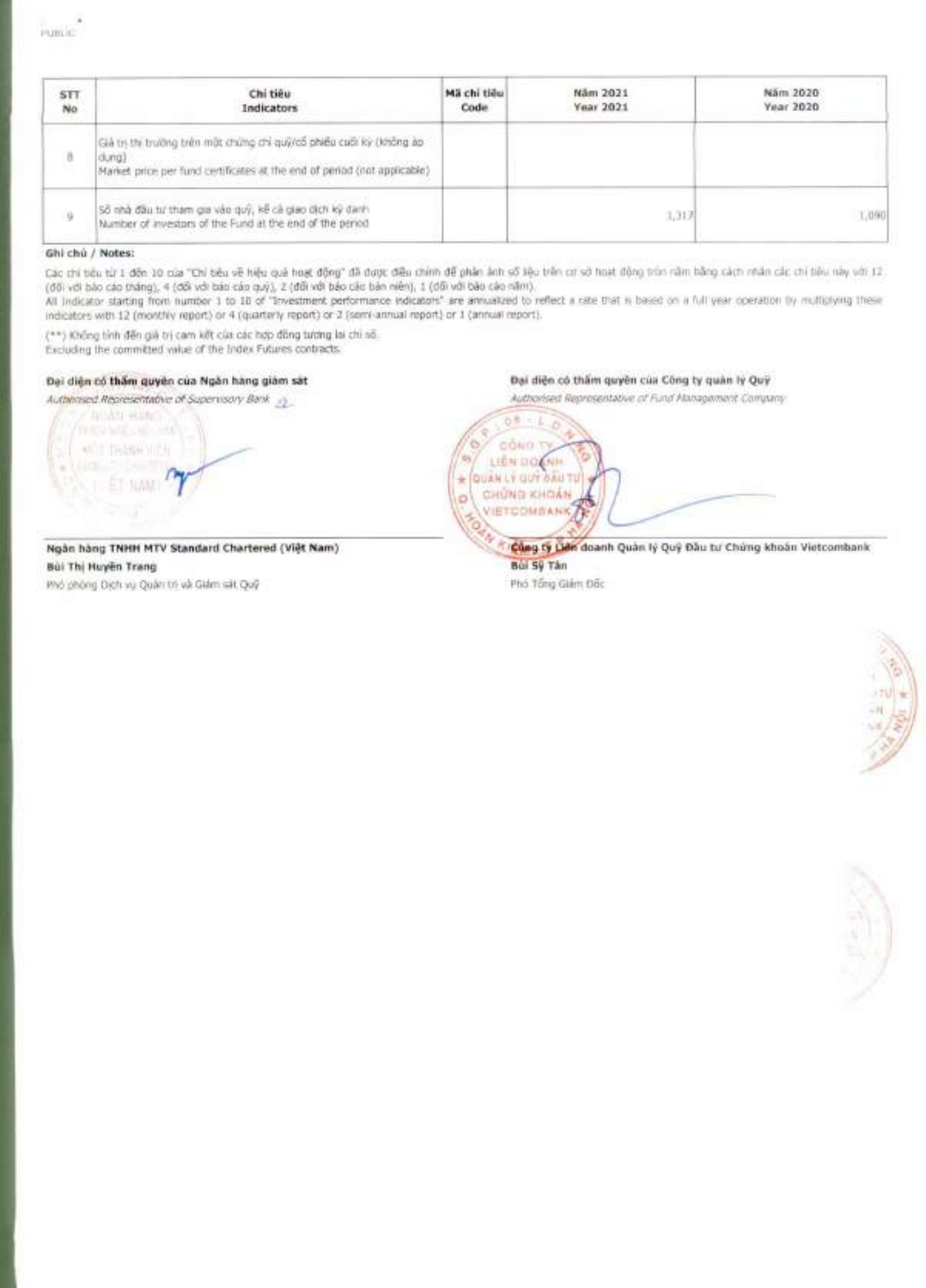Phu Iuc XXVI. Mấu báo cáo vè hoạt đòng của Quý Appendix XXVI. Report on Fund's Operation



(Ban hank kern theo Thong Ist at SBU/US/TT-8TC ngay 16 Hang 11 nom 2020 cua B6 truing B6 To Chinn va hudry din how dong va quan ly quy dia tu choing khoan) (Issued in association with Circular 98/2020/TT-BTC dated 16 November 2020 of the Minister of Finance on guiding the committee and management of the securities investment funds)

### **BAO CAO VĚ HOAT ĐỒNG ĐẦU TƯ REPORT ON INVESTMENT ACTIVITIES**

Min? 2021/ Year 2021

**Ten Cling ty guan IY guy:**  Fund Management Company: **Ten ngan hang giam sat:**  Supervising bank: **Ten QuY:**  Fund name: **Ngay lap bio cao:**  Reporting Date:

アロカビに

**CEng ty Lien doanh Quin ly Qui Dau tu' Chang khoan Vietcombank**  Vietcombank Fund Management **Ngan hang TNHH mot thanh yien Standard Chartered (Viet Nam)**  Standard Chartered Bank (Vietnam) Ltd. Quý Đầu Tư Cân Bằng Chiến Lược VCBF VCBF Tactical Balanced Fund (VCBF-TBF) **Ngiy 17 thang 03 nam 2022**  17 Mar 2022

# **A. BAO CAO CHUNG VE HOAT BONG BAU TU CUA QUY/GENERAL INFORMATION ON FUND'S INVESTMENT ACTIVITIES**<br>VI THONG KE GIA DICH VU GIAO DICH /REPORT ON BROKER FEE

THONG KE GIA DICH VU GIAO DICH / REPORT ON BROKER FEE

|                  |                                                                                                                                                                                                                                                   |                                                                                                        |                                                                                                                           | Tỷ lệ giao dịch của quỹ tại từng công ty chứng khoản<br>Percentage of transactions value at securities companies |                                                                                                                                                  |                                                                                                                |                                                                                                 |
|------------------|---------------------------------------------------------------------------------------------------------------------------------------------------------------------------------------------------------------------------------------------------|--------------------------------------------------------------------------------------------------------|---------------------------------------------------------------------------------------------------------------------------|------------------------------------------------------------------------------------------------------------------|--------------------------------------------------------------------------------------------------------------------------------------------------|----------------------------------------------------------------------------------------------------------------|-------------------------------------------------------------------------------------------------|
| Số thứ tư<br>No. | Tên (mã) các công ty chứng khoản (có giá trị<br>giao dịch vượt quá 5% tổng giả trị giao dịch<br>ký báo cáo)<br>Name (code) of securities companies (with<br>transaction value exceeding 5% of the<br>Fund's total transaction value for the year) | Quan hệ với<br>công ty quản<br>lý quỹ<br>Relationship<br>with the Fund<br><b>Management</b><br>Company | Giá trị giao dịch trong kỳ báo<br>cão của quỹ<br>Fund's transaction value for<br>the year with each securities<br>company | Tổng giá trị giao dịch<br>trong kỳ báo cáo của quỹ<br><b>Fund's total transaction</b><br>value for the year (*)  | Ty le giao dich cua<br>quỹ qua công ty chứng<br>khoản trong kỳ bảo cáo<br>Percentage of the<br>Fund's total<br>transaction value for<br>the year | Già dịch vụ giao dịch<br>binh quân<br><b>Average transaction</b><br>fee rate<br>(7)<br>0.15%<br>0.12%<br>0.12% | Già dịch vụ giao dịch<br>binh quân trên thị<br>trường<br>Market average<br>transaction fee rate |
| (1)              | (2)                                                                                                                                                                                                                                               | (3)                                                                                                    | (4)                                                                                                                       | (5)                                                                                                              | $(6) = (4)/[5]$ %                                                                                                                                |                                                                                                                | (8)                                                                                             |
|                  | Công ty Cổ phân Chúng khoán Thành phố Hộ Chỉ<br>Minh<br>He Os Minh City Securities Corporation                                                                                                                                                    | Không<br>Non related                                                                                   | 37,004,440,000                                                                                                            | 112,972,538,240                                                                                                  | 32.76%                                                                                                                                           |                                                                                                                | 0% - 0.45%                                                                                      |
| $\mathbb{Z}$     | Công Ty TNHH MTV Chúng Khoán Maybank Kim<br>Eng<br>Maybank Kim Eng Securities Limited                                                                                                                                                             | Không<br>Non related                                                                                   | 5,055,370,000                                                                                                             | 112,972,538,240                                                                                                  | 5:37%                                                                                                                                            |                                                                                                                | $0\% + 0.45\%$                                                                                  |
|                  | Công ty Cổ phần Chứng khoản MB<br>MB Securities Joint Stock Company                                                                                                                                                                               | Không.<br>Non related                                                                                  | 4,201,820,000                                                                                                             | 112.972,538,240                                                                                                  | 3.72%                                                                                                                                            |                                                                                                                | $0\% - 0.45\%$                                                                                  |
| 22               | Cong ty Co phần Chứng khoản SSL<br><b>ISSI Securities Corporation</b>                                                                                                                                                                             | Khong<br>Non-related                                                                                   | 6,834,000,000                                                                                                             | 112.972.538.240                                                                                                  | 6.05%                                                                                                                                            | 0.15%                                                                                                          | $0\% - 0.45\%$                                                                                  |

**AD** DUNK

ców 道理